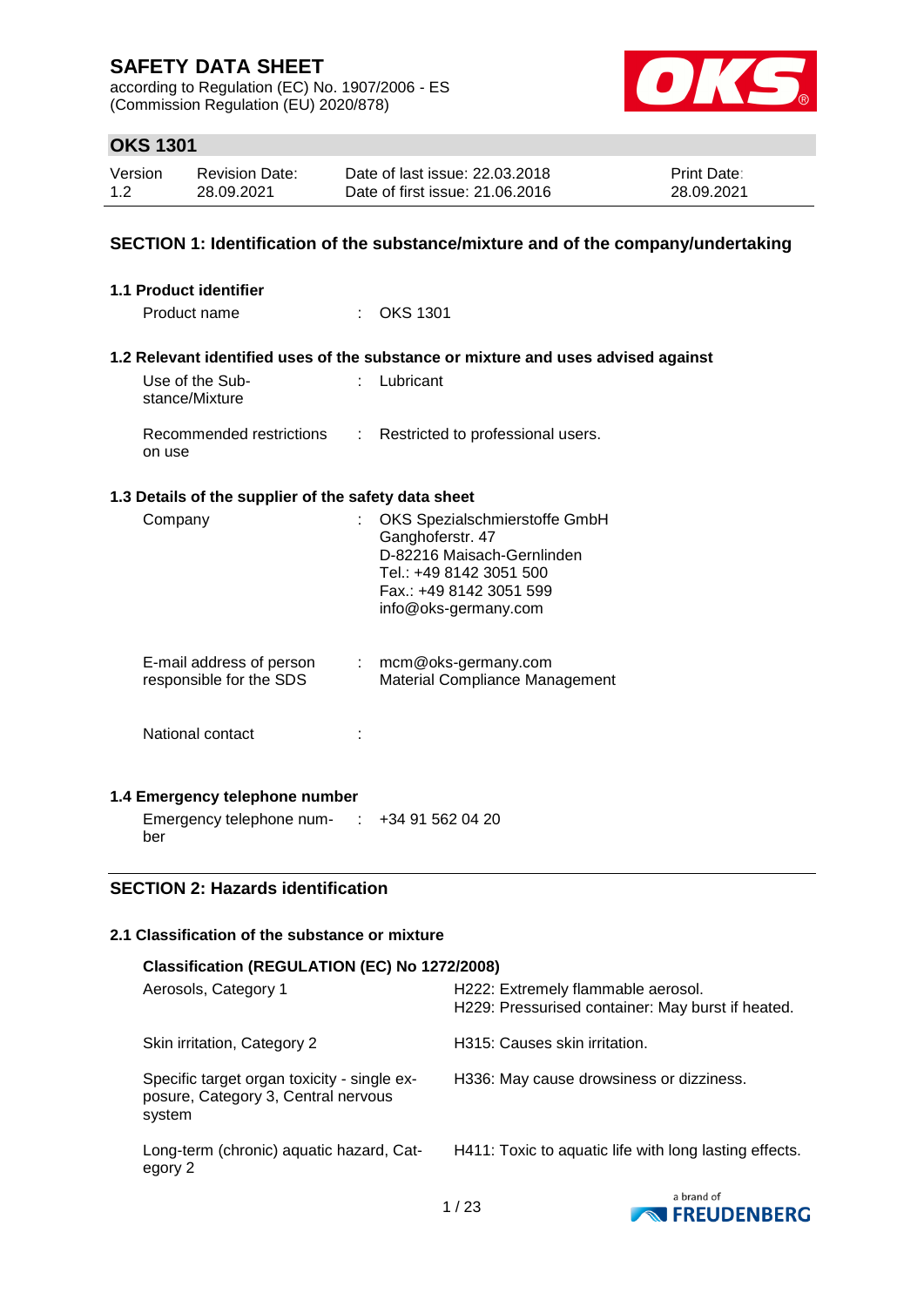according to Regulation (EC) No. 1907/2006 - ES (Commission Regulation (EU) 2020/878)



## **OKS 1301**

| Version | Revision Date: | Date of last issue: 22,03,2018  | <b>Print Date:</b> |
|---------|----------------|---------------------------------|--------------------|
| 1.2     | 28.09.2021     | Date of first issue: 21,06,2016 | 28.09.2021         |

### **2.2 Label elements**

| Labelling (REGULATION (EC) No 1272/2008)<br>Hazard pictograms |   |                                                               |                                                                                                                                                                                                  |
|---------------------------------------------------------------|---|---------------------------------------------------------------|--------------------------------------------------------------------------------------------------------------------------------------------------------------------------------------------------|
| Signal word                                                   |   | Danger                                                        |                                                                                                                                                                                                  |
| <b>Hazard statements</b>                                      | ÷ | H <sub>222</sub><br>H <sub>229</sub><br>H315<br>H336<br>H411  | Extremely flammable aerosol.<br>Pressurised container: May burst if heated.<br>Causes skin irritation.<br>May cause drowsiness or dizziness.<br>Toxic to aquatic life with long lasting effects. |
| <b>Precautionary statements</b>                               |   | <b>Prevention:</b>                                            |                                                                                                                                                                                                  |
|                                                               |   | P <sub>210</sub>                                              | Keep away from heat, hot surfaces, sparks,<br>open flames and other ignition sources. No<br>smoking.                                                                                             |
|                                                               |   | P211                                                          | Do not spray on an open flame or other<br>ignition source.                                                                                                                                       |
|                                                               |   | P <sub>251</sub><br>P273                                      | Do not pierce or burn, even after use.<br>Avoid release to the environment.                                                                                                                      |
|                                                               |   | Response:                                                     |                                                                                                                                                                                                  |
|                                                               |   | P391                                                          | Collect spillage.                                                                                                                                                                                |
|                                                               |   | Storage:<br>P410 + P412<br>peratures exceeding 50 °C/ 122 °F. | Protect from sunlight. Do not expose to tem-                                                                                                                                                     |

### **Hazardous components which must be listed on the label:**

Hydrocarbons, C6-C7, n-alkanes, isoalkanes, cyclics, <5% n-hexane

#### **2.3 Other hazards**

This substance/mixture contains no components considered to be either persistent, bioaccumulative and toxic (PBT), or very persistent and very bioaccumulative (vPvB) at levels of 0.1% or higher.

Ecological information: The substance/mixture does not contain components considered to have endocrine disrupting properties according to REACH Article 57(f) or Commission Delegated regulation (EU) 2017/2100 or Commission Regulation (EU) 2018/605 at levels of 0.1% or higher.

Toxicological information: The substance/mixture does not contain components considered to have endocrine disrupting properties according to REACH Article 57(f) or Commission Delegated regulation (EU) 2017/2100 or Commission Regulation (EU) 2018/605 at levels of 0.1% or higher.

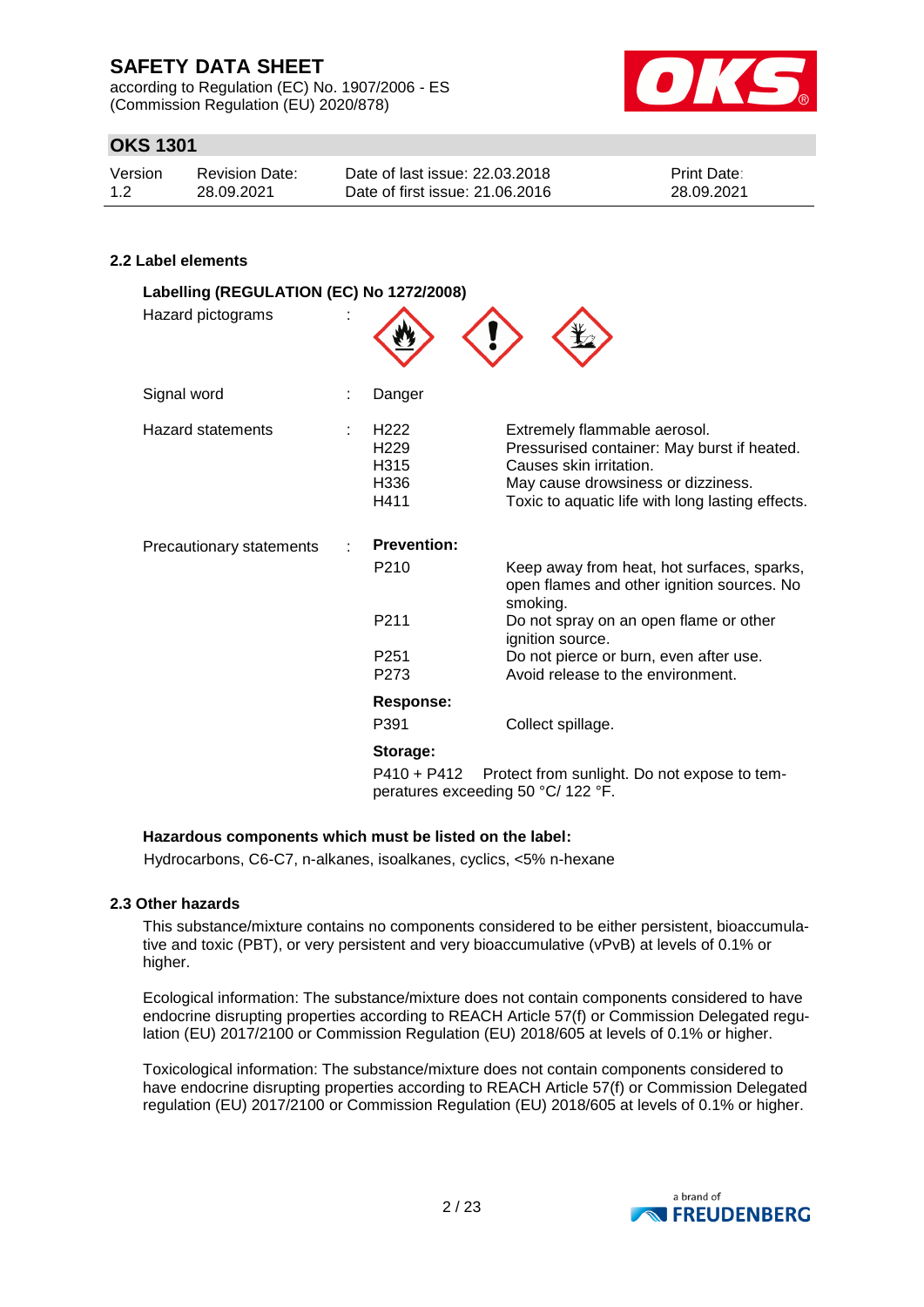according to Regulation (EC) No. 1907/2006 - ES (Commission Regulation (EU) 2020/878)



## **OKS 1301**

| Version | <b>Revision Date:</b> | Date of last issue: 22,03,2018  | <b>Print Date:</b> |
|---------|-----------------------|---------------------------------|--------------------|
| 1.2     | 28.09.2021            | Date of first issue: 21,06,2016 | 28.09.2021         |

### **SECTION 3: Composition/information on ingredients**

#### **3.2 Mixtures**

Chemical nature : Active substance with propellant silicone oil

#### **Components**

| Chemical name                                | CAS-No.                          | Classification            | specific concen- | Concentration  |
|----------------------------------------------|----------------------------------|---------------------------|------------------|----------------|
|                                              | EC-No.                           |                           | tration limit    | (% w/w)        |
|                                              |                                  |                           | M-Factor         |                |
|                                              | Index-No.                        |                           | <b>Notes</b>     |                |
|                                              | Registration number              |                           | Acute toxicity   |                |
|                                              |                                  |                           | estimate         |                |
| Hydrocarbons, C6-C7,                         |                                  | Flam. Liq.2; H225         |                  | $>= 50 - < 70$ |
| n-alkanes, isoalkanes,                       | 921-024-6                        | Skin Irrit.2; H315        |                  |                |
| cyclics, <5% n-hexane                        |                                  | STOT SE3; H336            |                  |                |
|                                              |                                  | Asp. Tox.1; H304          |                  |                |
|                                              | 01-2119475514-35-<br><b>XXXX</b> | Aquatic Chronic2;<br>H411 |                  |                |
|                                              |                                  |                           |                  |                |
| n-butyl acetate                              | 123-86-4                         | Flam. Liq.3; H226         |                  | $>= 1 - 10$    |
|                                              | 204-658-1                        | STOT SE3; H336            |                  |                |
|                                              |                                  |                           |                  |                |
|                                              | 607-025-00-1                     |                           |                  |                |
|                                              | 01-2119485493-29-                |                           |                  |                |
|                                              | XXXX                             |                           |                  |                |
|                                              |                                  |                           |                  |                |
| Substances with a workplace exposure limit : |                                  |                           |                  |                |
| butane                                       | 106-97-8                         | Flam. Gas1A;              |                  | $>= 20 - < 30$ |
|                                              | 203-448-7                        | H220<br>Press. GasCompr.  | Note U (table    |                |
|                                              | 601-004-00-0                     | Gas; H280                 | 3.1), Note C     |                |
|                                              |                                  |                           |                  |                |
|                                              |                                  |                           |                  |                |
| propane                                      | 74-98-6                          | Flam. Gas1A;              |                  | $>= 1 - 10$    |
|                                              | 200-827-9                        | H <sub>220</sub>          |                  |                |
|                                              |                                  | Press. GasCompr.          | Note U (table    |                |
|                                              | 601-003-00-5                     | Gas; H280                 | 3.1)             |                |
|                                              | 01-2119486944-21-                |                           |                  |                |
|                                              | <b>XXXX</b>                      |                           |                  |                |
| isobutane                                    | 75-28-5                          |                           |                  | $>= 1 - 10$    |
|                                              | 200-857-2                        | Flam. Gas1A;<br>H220      |                  |                |
|                                              |                                  | Press. GasCompr.          | Note U (table    |                |
|                                              | 601-004-00-0                     | Gas; H280                 | 3.1), Note C     |                |
|                                              | 01-2119485395-27-                |                           |                  |                |
|                                              | <b>XXXX</b>                      |                           |                  |                |
|                                              |                                  |                           |                  |                |

For explanation of abbreviations see section 16.

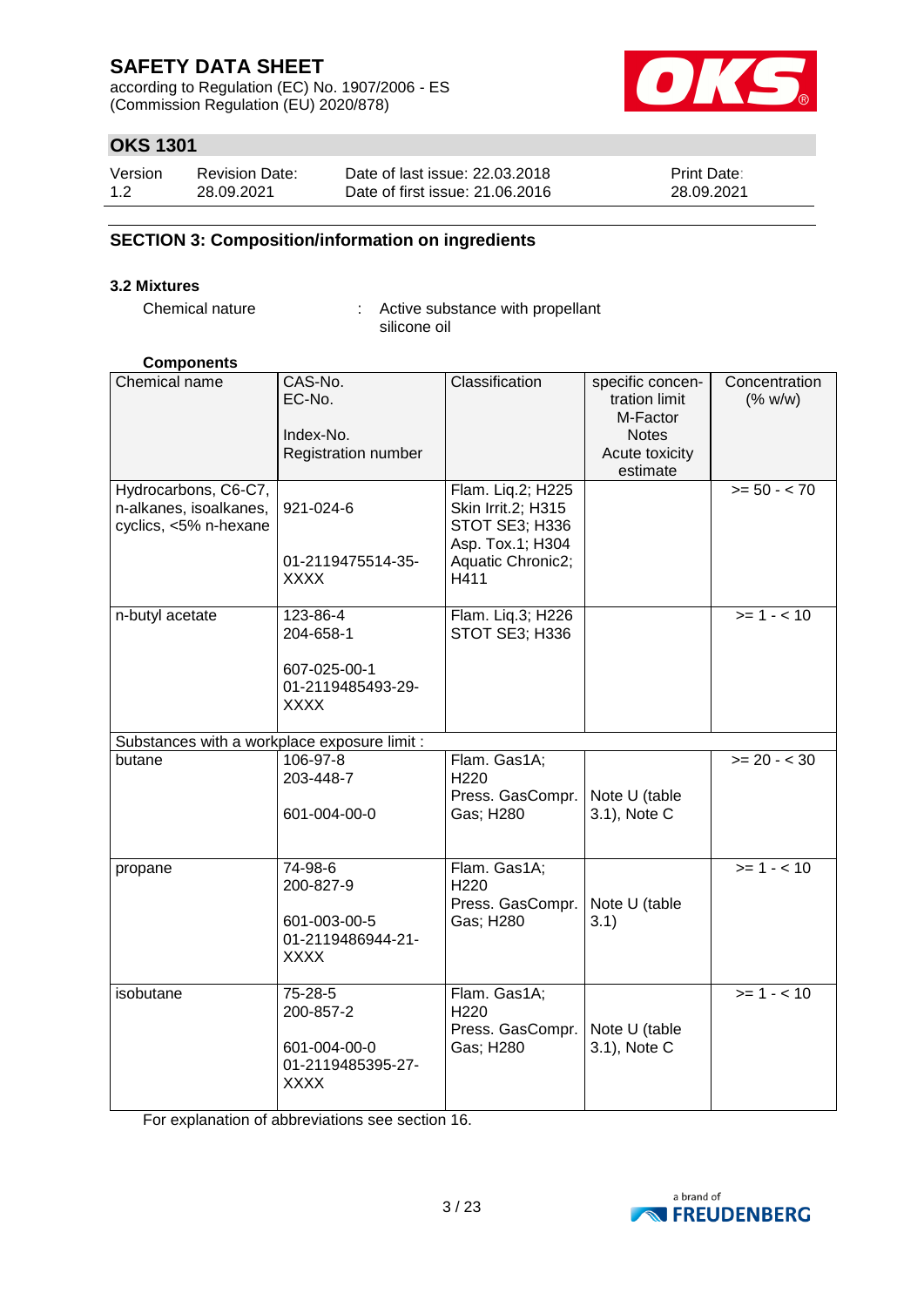according to Regulation (EC) No. 1907/2006 - ES (Commission Regulation (EU) 2020/878)



## **OKS 1301**

| Version | <b>Revision Date:</b> | Date of last issue: 22,03,2018  | <b>Print Date:</b> |
|---------|-----------------------|---------------------------------|--------------------|
| 1.2     | 28.09.2021            | Date of first issue: 21,06,2016 | 28.09.2021         |

### **SECTION 4: First aid measures**

| If inhaled              | Call a physician or poison control centre immediately.<br>t.<br>Remove person to fresh air. If signs/symptoms continue, get<br>medical attention.<br>Keep patient warm and at rest.<br>If unconscious, place in recovery position and seek medical<br>advice.<br>Keep respiratory tract clear.<br>If breathing is irregular or stopped, administer artificial respira-<br>tion. |
|-------------------------|---------------------------------------------------------------------------------------------------------------------------------------------------------------------------------------------------------------------------------------------------------------------------------------------------------------------------------------------------------------------------------|
| In case of skin contact | Take off all contaminated clothing immediately.<br>Get medical attention immediately if irritation develops and<br>persists.<br>Wash clothing before reuse.<br>Thoroughly clean shoes before reuse.<br>Wash off immediately with plenty of water.                                                                                                                               |
| In case of eye contact  | : Rinse immediately with plenty of water, also under the eyelids,<br>for at least 10 minutes.<br>If eye irritation persists, consult a specialist.                                                                                                                                                                                                                              |
| If swallowed            | Move the victim to fresh air.<br>If accidentally swallowed obtain immediate medical attention.<br>Keep respiratory tract clear.<br>Do NOT induce vomiting.<br>Rinse mouth with water.                                                                                                                                                                                           |

### **4.2 Most important symptoms and effects, both acute and delayed**

| Symptoms     | Inhalation may provoke the following symptoms:<br>Unconsciousness<br><b>Dizziness</b><br><b>Drowsiness</b><br>Headache<br>Nausea<br>Tiredness<br>Skin contact may provoke the following symptoms:<br>Erythema |
|--------------|---------------------------------------------------------------------------------------------------------------------------------------------------------------------------------------------------------------|
| <b>Risks</b> | Central nervous system depression<br>Causes skin irritation.                                                                                                                                                  |

### **4.3 Indication of any immediate medical attention and special treatment needed**

Treatment : Treat symptomatically.

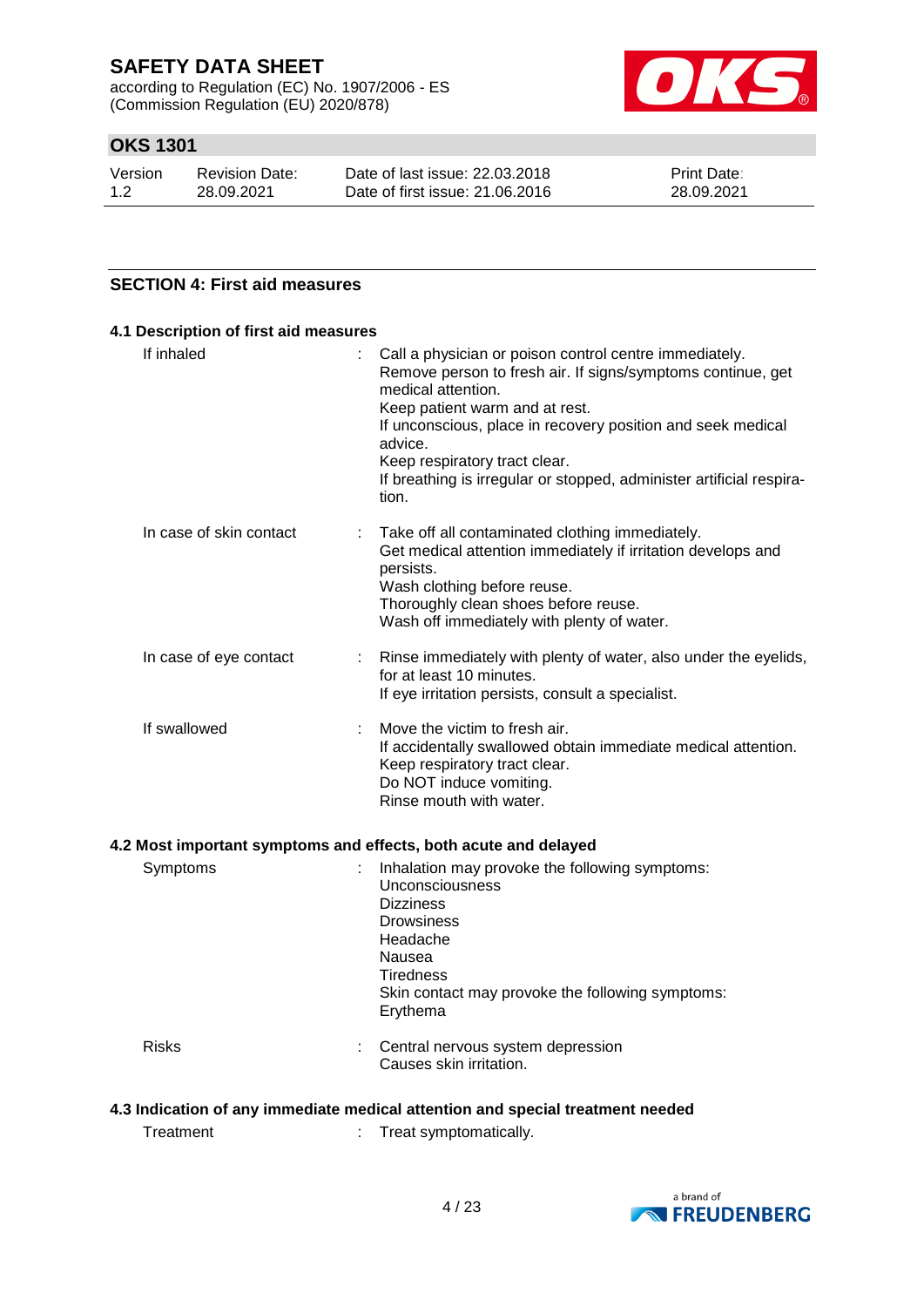according to Regulation (EC) No. 1907/2006 - ES (Commission Regulation (EU) 2020/878)



## **OKS 1301**

| Version | <b>Revision Date:</b> | Date of last issue: 22.03.2018  | <b>Print Date:</b> |
|---------|-----------------------|---------------------------------|--------------------|
| 1.2     | 28.09.2021            | Date of first issue: 21,06,2016 | 28.09.2021         |

### **SECTION 5: Firefighting measures**

### **5.1 Extinguishing media**

Suitable extinguishing media : ABC powder

| Unsuitable extinguishing | High volume water jet |
|--------------------------|-----------------------|
| media                    |                       |

### **5.2 Special hazards arising from the substance or mixture**

|                             | Specific hazards during fire-<br>fighting          |  | : Fire Hazard<br>Do not let product enter drains.<br>Contains gas under pressure; may explode if heated.<br>Beware of vapours accumulating to form explosive concentra-<br>tions. Vapours can accumulate in low areas. |
|-----------------------------|----------------------------------------------------|--|------------------------------------------------------------------------------------------------------------------------------------------------------------------------------------------------------------------------|
|                             | Hazardous combustion prod- :<br>ucts               |  | Carbon oxides<br>Metal oxides                                                                                                                                                                                          |
| 5.3 Advice for firefighters |                                                    |  |                                                                                                                                                                                                                        |
|                             | Special protective equipment :<br>for firefighters |  | In the event of fire, wear self-contained breathing apparatus.<br>Use personal protective equipment. Exposure to decomposi-<br>tion products may be a hazard to health.                                                |
|                             | Further information                                |  | : Standard procedure for chemical fires.<br>Collect contaminated fire extinguishing water separately. This<br>must not be discharged into drains.<br>Cool containers/tanks with water spray.                           |

### **SECTION 6: Accidental release measures**

#### **6.1 Personal precautions, protective equipment and emergency procedures**

| Personal precautions | Evacuate personnel to safe areas.                          |
|----------------------|------------------------------------------------------------|
|                      | Ensure adequate ventilation.                               |
|                      | Remove all sources of ignition.                            |
|                      | Do not breathe vapours or spray mist.                      |
|                      | Do not breathe dust/ fume/ gas/ mist/ vapours/ spray.      |
|                      | Refer to protective measures listed in sections 7 and 8.   |
|                      | Only qualified personnel equipped with suitable protective |
|                      | equipment may intervene.                                   |
|                      |                                                            |

### **6.2 Environmental precautions**

Environmental precautions : Do not allow contact with soil, surface or ground water. Prevent further leakage or spillage if safe to do so. If the product contaminates rivers and lakes or drains inform respective authorities.

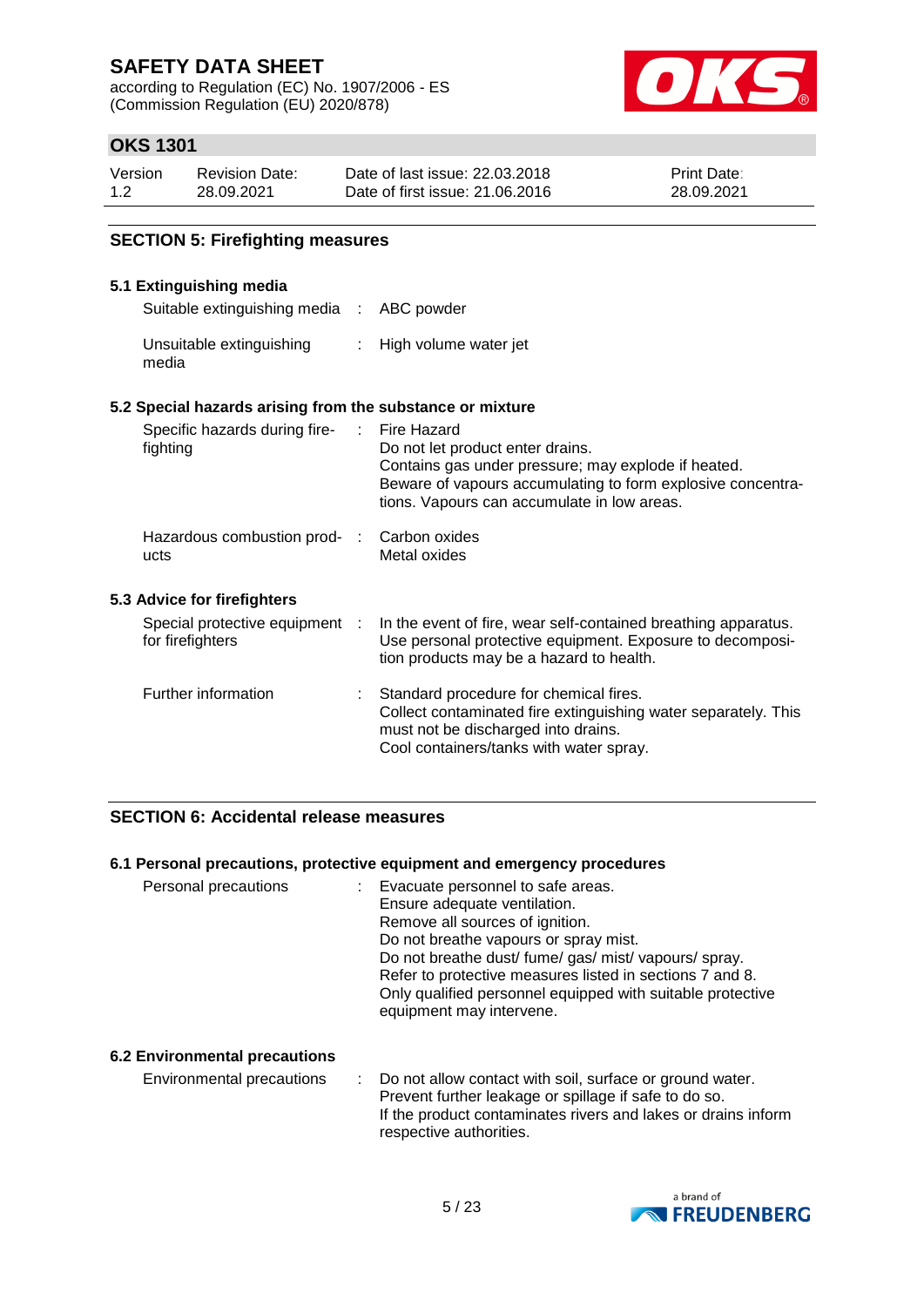according to Regulation (EC) No. 1907/2006 - ES (Commission Regulation (EU) 2020/878)



## **OKS 1301**

| Version | Revision Date: | Date of last issue: 22,03,2018  | <b>Print Date:</b> |
|---------|----------------|---------------------------------|--------------------|
| 1.2     | 28.09.2021     | Date of first issue: 21,06,2016 | 28.09.2021         |

#### **6.3 Methods and material for containment and cleaning up**

| Methods for cleaning up |  | : Contain spillage, and then collect with non-combustible ab-<br>sorbent material, (e.g. sand, earth, diatomaceous earth, ver-<br>miculite) and place in container for disposal according to local<br>/ national regulations (see section 13).<br>Keep in suitable, closed containers for disposal.<br>Non-sparking tools should be used. |
|-------------------------|--|-------------------------------------------------------------------------------------------------------------------------------------------------------------------------------------------------------------------------------------------------------------------------------------------------------------------------------------------|
|-------------------------|--|-------------------------------------------------------------------------------------------------------------------------------------------------------------------------------------------------------------------------------------------------------------------------------------------------------------------------------------------|

### **6.4 Reference to other sections**

For personal protection see section 8.

### **SECTION 7: Handling and storage**

#### **7.1 Precautions for safe handling**

| Advice on safe handling                          |                       | Do not use in areas without adequate ventilation.<br>Do not breathe vapours or spray mist.<br>In case of insufficient ventilation, wear suitable respiratory<br>equipment.<br>Avoid contact with skin and eyes.<br>For personal protection see section 8.<br>Keep away from fire, sparks and heated surfaces.<br>Smoking, eating and drinking should be prohibited in the ap-<br>plication area.<br>Wash hands and face before breaks and immediately after<br>handling the product.<br>Do not get in eyes or mouth or on skin.<br>Do not get on skin or clothing.<br>Do not ingest.<br>Do not use sparking tools.<br>These safety instructions also apply to empty packaging which<br>may still contain product residues.<br>Pressurized container: protect from sunlight and do not ex-<br>pose to temperatures exceeding 50 °C. Do not pierce or burn,<br>even after use. |
|--------------------------------------------------|-----------------------|------------------------------------------------------------------------------------------------------------------------------------------------------------------------------------------------------------------------------------------------------------------------------------------------------------------------------------------------------------------------------------------------------------------------------------------------------------------------------------------------------------------------------------------------------------------------------------------------------------------------------------------------------------------------------------------------------------------------------------------------------------------------------------------------------------------------------------------------------------------------------|
| Hygiene measures                                 |                       | Wash face, hands and any exposed skin thoroughly after<br>handling.                                                                                                                                                                                                                                                                                                                                                                                                                                                                                                                                                                                                                                                                                                                                                                                                          |
|                                                  |                       | 7.2 Conditions for safe storage, including any incompatibilities                                                                                                                                                                                                                                                                                                                                                                                                                                                                                                                                                                                                                                                                                                                                                                                                             |
| Requirements for storage<br>areas and containers | $\mathbb{Z}^{\times}$ | BEWARE: Aerosol is pressurized. Keep away from direct sun<br>exposure and temperatures over 50 °C. Do not open by force<br>or throw into fire even after use. Do not spray on flames or<br>red-hot objects. Store in accordance with the particular na-<br>tional regulations.                                                                                                                                                                                                                                                                                                                                                                                                                                                                                                                                                                                               |

### **7.3 Specific end use(s)**

Specific use(s) : Specific instructions for handling, not required.

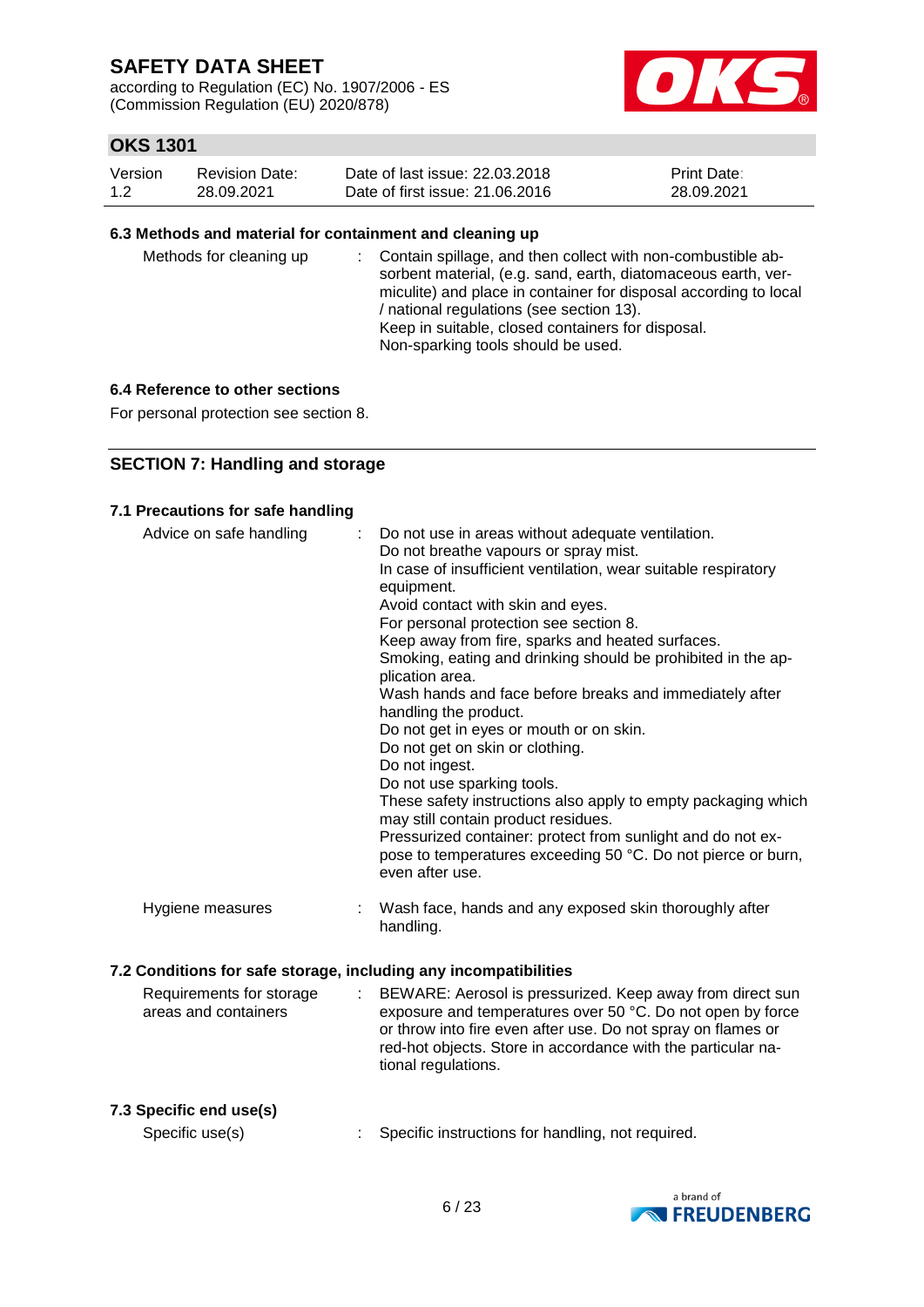according to Regulation (EC) No. 1907/2006 - ES (Commission Regulation (EU) 2020/878)



## **OKS 1301**

| Version | <b>Revision Date:</b> | Date of last issue: 22,03,2018  | <b>Print Date:</b> |
|---------|-----------------------|---------------------------------|--------------------|
| 1.2     | 28.09.2021            | Date of first issue: 21,06,2016 | 28.09.2021         |

### **SECTION 8: Exposure controls/personal protection**

#### **8.1 Control parameters**

#### **Occupational Exposure Limits**

| Components      | CAS-No.   | Value type (Form<br>of exposure) | Control parameters     | <b>Basis</b>                        |
|-----------------|-----------|----------------------------------|------------------------|-------------------------------------|
| butane          | 106-97-8  | VLA-ED (gas)                     | 1.000 ppm              | <b>ES VLA</b><br>$(2013-02-22)$     |
| propane         | 74-98-6   | <b>VLA-ED</b>                    | 1.000 ppm              | <b>ES VLA</b><br>(2011-03-03)       |
| isobutane       | $75-28-5$ | VLA-ED (gas)                     | 1.000 ppm              | <b>ES VLA</b><br>$(2013-02-22)$     |
| n-butyl acetate | 123-86-4  | VLA-ED                           | $150$ ppm<br>724 mg/m3 | <b>ES VLA</b><br>$(2011 - 03 - 03)$ |
|                 |           | <b>VLA-EC</b>                    | 200 ppm<br>965 mg/m3   | ES VLA<br>$(2011 - 03 - 03)$        |

### **Derived No Effect Level (DNEL) according to Regulation (EC) No. 1907/2006:**

| Substance name                                                                | <b>End Use</b> | Exposure routes | Potential health ef-<br>fects | Value               |
|-------------------------------------------------------------------------------|----------------|-----------------|-------------------------------|---------------------|
| Hydrocarbons, C6-<br>C7, n-alkanes, isoal-<br>kanes, cyclics, <5%<br>n-hexane | Workers        | Skin contact    | Long-term systemic<br>effects | 773 mg/kg<br>bw/day |
|                                                                               | Workers        | Inhalation      | Long-term systemic<br>effects | 2035 mg/m3          |
| n-butyl acetate                                                               | Workers        | Inhalation      | Long-term systemic<br>effects | 300 mg/m3           |
|                                                                               | Workers        | Inhalation      | Acute systemic ef-<br>fects   | 600 mg/m3           |
|                                                                               | Workers        | Dermal          | Long-term local ef-<br>fects  | 11 $mg/cm2$         |

### **Predicted No Effect Concentration (PNEC) according to Regulation (EC) No. 1907/2006:**

| Substance name  | <b>Environmental Compartment</b>                       | Value         |
|-----------------|--------------------------------------------------------|---------------|
| n-butyl acetate | Fresh water                                            | $0,18$ mg/l   |
|                 | Marine water                                           | $0,018$ mg/l  |
|                 | Microbiological Activity in Sewage Treat-<br>35,6 mg/l |               |
|                 | ment Systems                                           |               |
|                 | Fresh water sediment                                   | $0,981$ mg/kg |
|                 | Marine sediment                                        | 0,0981 mg/kg  |
|                 | Soil                                                   | $0,09$ mg/kg  |

#### **8.2 Exposure controls**

#### **Engineering measures**

Use only in an area equipped with explosion proof exhaust ventilation. Handle only in a place equipped with local exhaust (or other appropriate exhaust).

#### **Personal protective equipment**

Eye protection : Safety glasses with side-shields

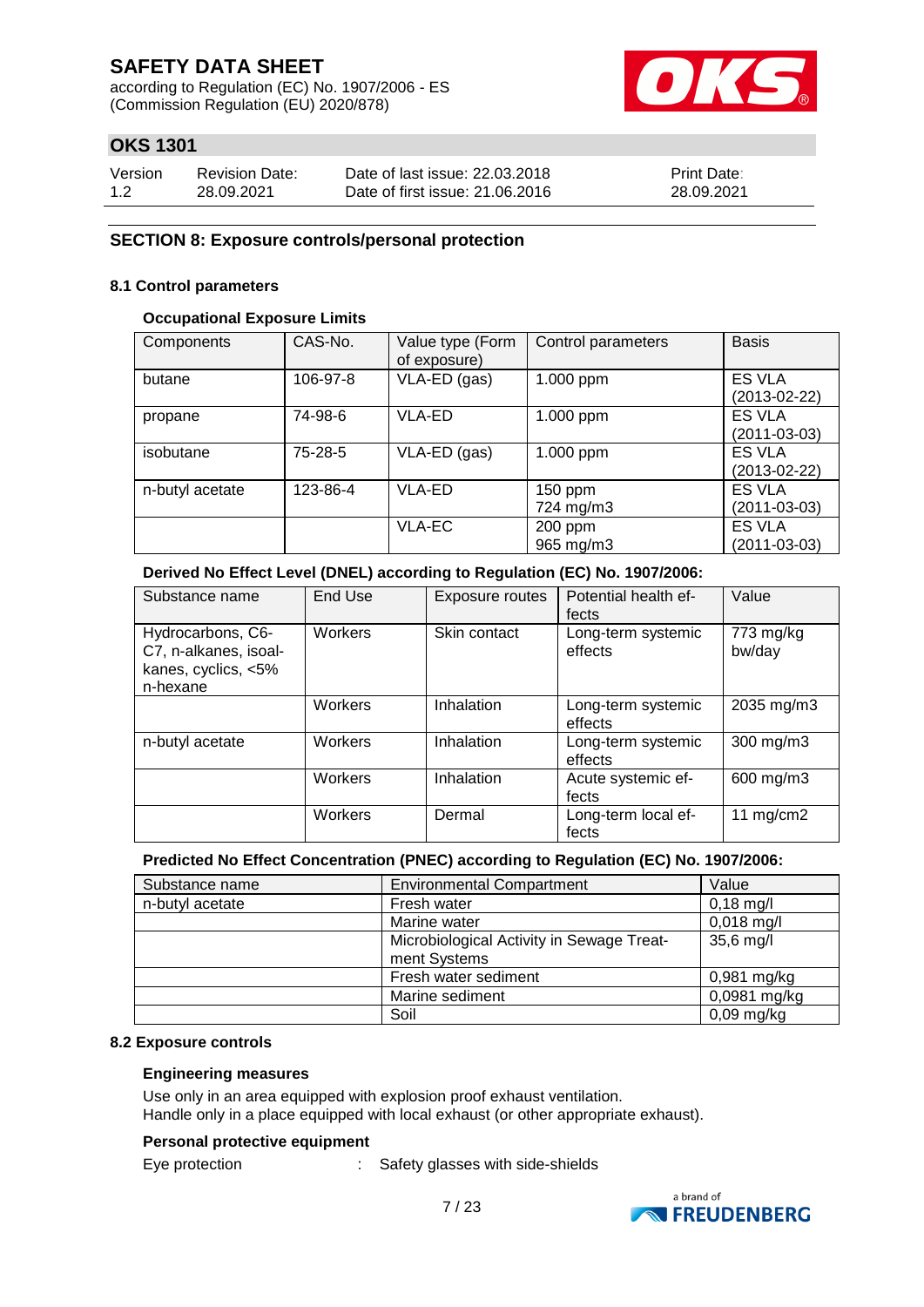according to Regulation (EC) No. 1907/2006 - ES (Commission Regulation (EU) 2020/878)



## **OKS 1301**

| Version<br>1.2 | <b>Revision Date:</b><br>28.09.2021                                   | Date of last issue: 22.03.2018<br>Date of first issue: 21.06.2016                                                                                                                                                                                                                                                                           | Print Date:<br>28.09.2021 |
|----------------|-----------------------------------------------------------------------|---------------------------------------------------------------------------------------------------------------------------------------------------------------------------------------------------------------------------------------------------------------------------------------------------------------------------------------------|---------------------------|
|                | Hand protection<br>Material<br>Break through time<br>Protective index | butyl-rubber<br>$> 10$ min<br>Class 1                                                                                                                                                                                                                                                                                                       |                           |
|                | Remarks                                                               | Wear protective gloves. The break through time depends<br>amongst other things on the material, the thickness and the<br>type of glove and therefore has to be measured for each<br>case.<br>The selected protective gloves have to satisfy the specifica-<br>tions of Regulation (EU) 2016/425 and the standard EN 374<br>derived from it. |                           |
|                | Respiratory protection                                                | Use respiratory protection unless adequate local exhaust<br>ventilation is provided or exposure assessment demonstrates<br>that exposures are within recommended exposure guidelines.<br>Short term only                                                                                                                                    |                           |
|                | Filter type                                                           | Filter type A-P                                                                                                                                                                                                                                                                                                                             |                           |
|                | Protective measures                                                   | The type of protective equipment must be selected according<br>to the concentration and amount of the dangerous substance<br>at the specific workplace.<br>Choose body protection in relation to its type, to the concen-<br>tration and amount of dangerous substances, and to the spe-<br>cific work-place.                               |                           |

## **SECTION 9: Physical and chemical properties**

### **9.1 Information on basic physical and chemical properties**

| Physical state                                                    | aerosol                      |
|-------------------------------------------------------------------|------------------------------|
| Colour                                                            | yellow                       |
| Odour                                                             | characteristic               |
| Odour Threshold                                                   | No data available            |
|                                                                   |                              |
| Melting point/range                                               | No data available            |
| Boiling point/boiling range                                       | : No data available          |
| Flammability                                                      | Extremely flammable aerosol. |
| Upper explosion limit / Upper : $8,5\%$ (V)<br>flammability limit |                              |

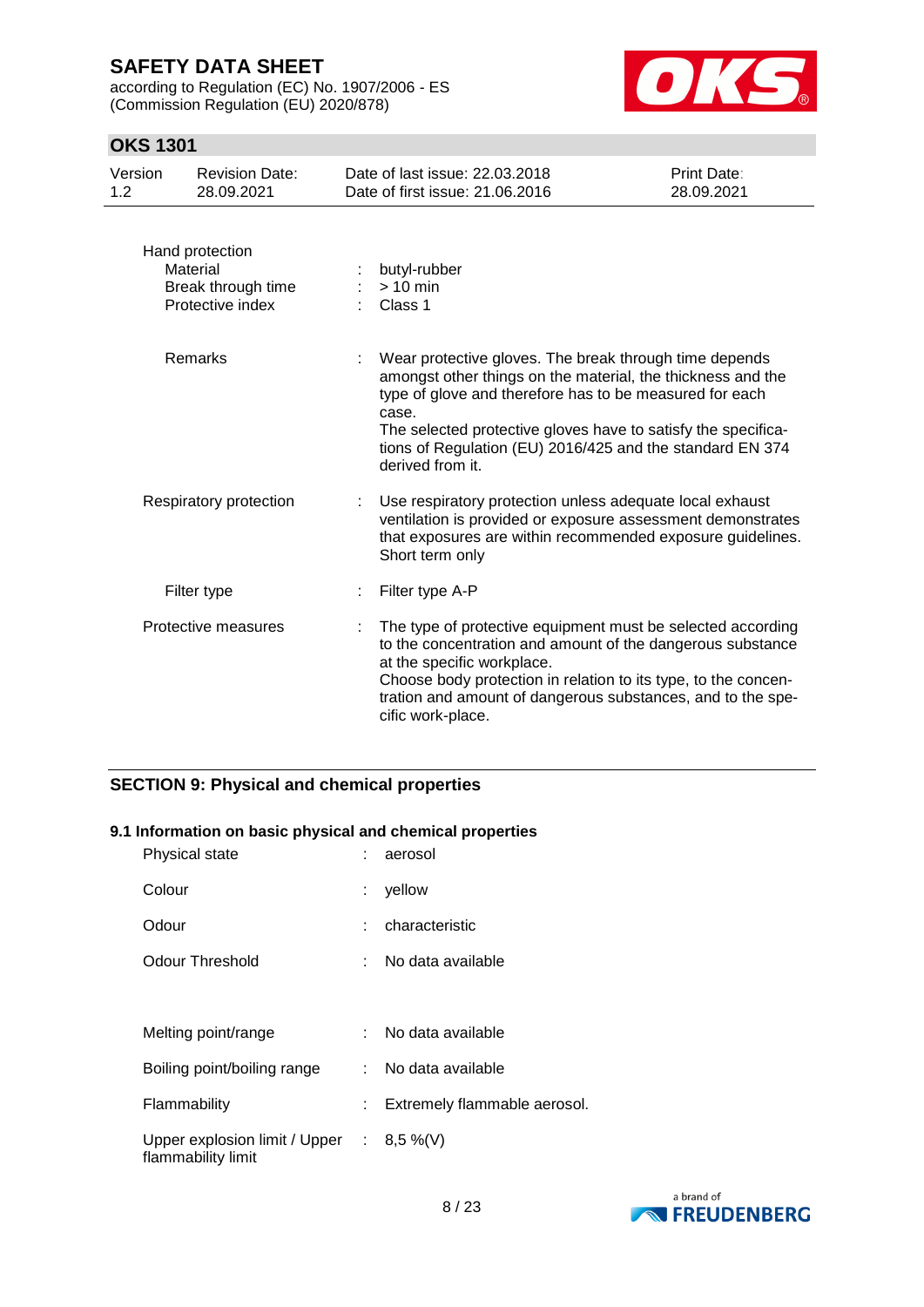according to Regulation (EC) No. 1907/2006 - ES (Commission Regulation (EU) 2020/878)



## **OKS 1301**

| 1.2                   | Version           | <b>Revision Date:</b><br>28.09.2021                               |                               | Date of last issue: 22.03.2018<br>Date of first issue: 21.06.2016    | Print Date:<br>28.09.2021 |
|-----------------------|-------------------|-------------------------------------------------------------------|-------------------------------|----------------------------------------------------------------------|---------------------------|
|                       |                   |                                                                   |                               |                                                                      |                           |
|                       |                   | Lower explosion limit / Lower : $0,6\%$ (V)<br>flammability limit |                               |                                                                      |                           |
|                       | Flash point       |                                                                   | ÷                             | $-60,00 °C$                                                          |                           |
|                       |                   | Auto-ignition temperature                                         | ÷                             | No data available                                                    |                           |
|                       | ture              | Decomposition temperature<br>Decomposition tempera-               | $\mathbb{Z}^{\mathbb{Z}}$     | No data available                                                    |                           |
|                       | pH                |                                                                   | ÷                             | Not applicable<br>substance/mixture is non-soluble (in water)        |                           |
|                       | Viscosity         | Viscosity, dynamic                                                | ÷                             | No data available                                                    |                           |
|                       |                   | Viscosity, kinematic                                              | $\mathcal{L}_{\mathrm{max}}$  | $<$ 7 mm2/s (40 °C)                                                  |                           |
|                       |                   | Solubility(ies)<br>Water solubility                               | ÷                             | partly miscible                                                      |                           |
|                       |                   | Solubility in other solvents :                                    |                               | No data available                                                    |                           |
|                       |                   | Partition coefficient: n-<br>octanol/water                        | $\mathcal{I}^{\mathcal{I}}$ . | No data available                                                    |                           |
|                       |                   | Vapour pressure                                                   | ÷                             | $\leq$ 2.500 hPa (20 °C)                                             |                           |
|                       |                   | Relative density                                                  |                               | 0,66(20 °C)<br>Reference substance: Water<br>The value is calculated |                           |
|                       | Density           |                                                                   | t                             | 0,66 g/cm3<br>(20 °C)                                                |                           |
|                       |                   | <b>Bulk density</b>                                               |                               | No data available                                                    |                           |
|                       |                   | Relative vapour density                                           |                               | No data available                                                    |                           |
| 9.2 Other information |                   |                                                                   |                               |                                                                      |                           |
|                       | <b>Explosives</b> |                                                                   | t                             | Not explosive                                                        |                           |
|                       |                   | Oxidizing properties                                              |                               | No data available                                                    |                           |
|                       |                   | Self-ignition                                                     |                               | not auto-flammable                                                   |                           |
|                       |                   | Evaporation rate                                                  |                               | No data available                                                    |                           |

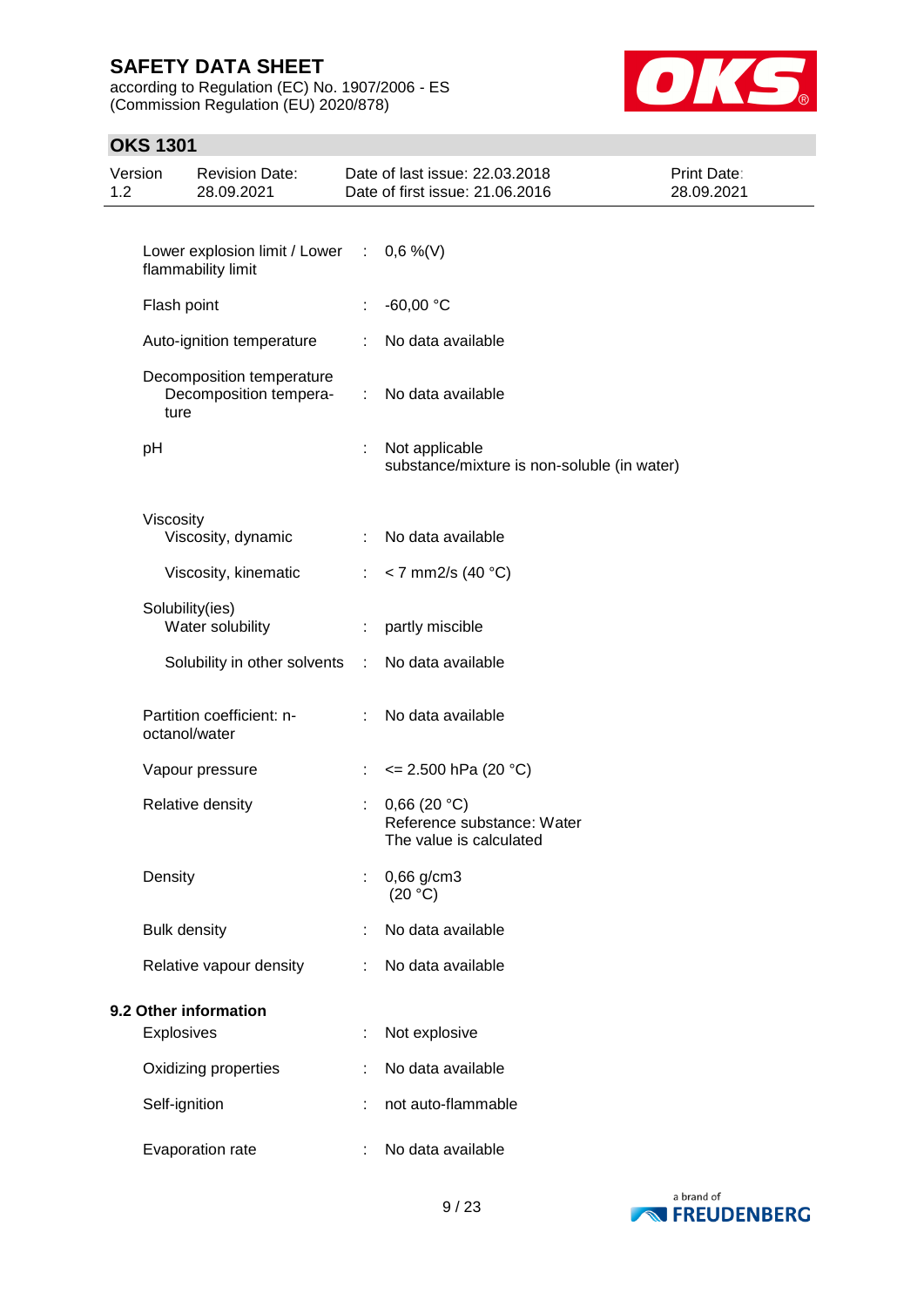according to Regulation (EC) No. 1907/2006 - ES (Commission Regulation (EU) 2020/878)



## **OKS 1301**

| Version | <b>Revision Date:</b> | Date of last issue: 22.03.2018  | <b>Print Date:</b> |
|---------|-----------------------|---------------------------------|--------------------|
| 1.2     | 28.09.2021            | Date of first issue: 21,06,2016 | 28.09.2021         |
|         |                       |                                 |                    |

Sublimation point : No data available

## **SECTION 10: Stability and reactivity**

### **10.1 Reactivity**

No hazards to be specially mentioned.

### **10.2 Chemical stability**

Stable under normal conditions.

### **10.3 Possibility of hazardous reactions**

Hazardous reactions : No dangerous reaction known under conditions of normal use.

### **10.4 Conditions to avoid**

Conditions to avoid : Heat, flames and sparks.

### **10.5 Incompatible materials**

**Acute toxicity**

| Materials to avoid | Oxidizing agents |
|--------------------|------------------|
|--------------------|------------------|

### **10.6 Hazardous decomposition products**

No decomposition if stored and applied as directed.

### **SECTION 11: Toxicological information**

### **11.1 Information on toxicological effects**

| <b>ACULE LOXICILY</b>                                              |  |                                                                                                                                                                              |  |
|--------------------------------------------------------------------|--|------------------------------------------------------------------------------------------------------------------------------------------------------------------------------|--|
| <b>Product:</b>                                                    |  |                                                                                                                                                                              |  |
| Acute oral toxicity                                                |  | : Remarks: Effects due to ingestion may include:                                                                                                                             |  |
|                                                                    |  | Symptoms: Central nervous system depression                                                                                                                                  |  |
| Acute inhalation toxicity                                          |  | : Remarks: Respiration of solvent vapour may cause dizziness.                                                                                                                |  |
|                                                                    |  | Symptoms: Inhalation may provoke the following symptoms:,<br>Respiratory disorder, Dizziness, Drowsiness, Vomiting, Fa-<br>tique, Vertigo, Central nervous system depression |  |
| Acute dermal toxicity                                              |  | Symptoms: Redness, Local irritation                                                                                                                                          |  |
| <b>Components:</b>                                                 |  |                                                                                                                                                                              |  |
| Hydrocarbons, C6-C7, n-alkanes, isoalkanes, cyclics, <5% n-hexane: |  |                                                                                                                                                                              |  |

| Acute oral toxicity | : LD50 (Rat): $>$ 5.840 mg/kg                               |
|---------------------|-------------------------------------------------------------|
|                     | Assessment: The substance or mixture has no acute oral tox- |

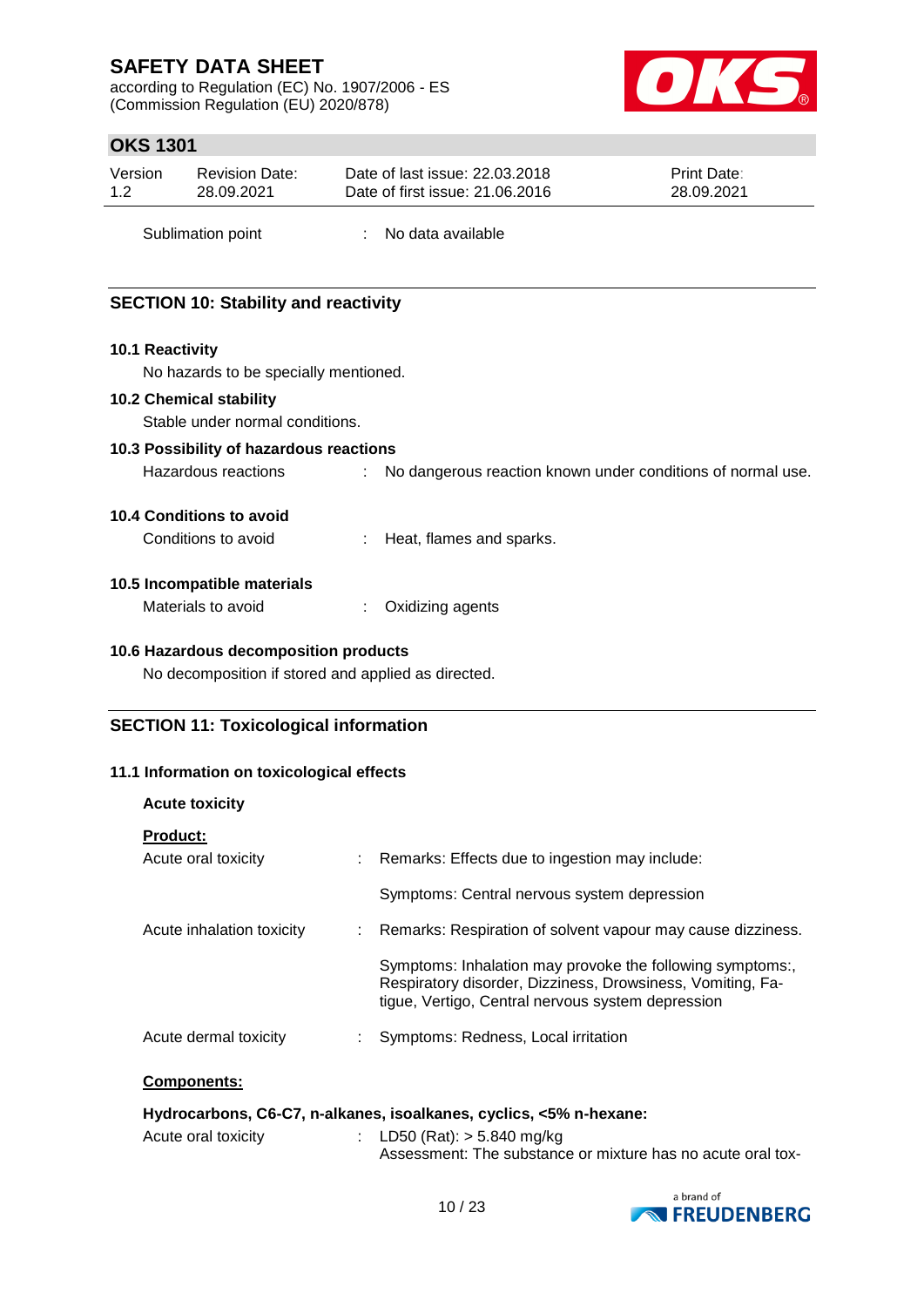according to Regulation (EC) No. 1907/2006 - ES (Commission Regulation (EU) 2020/878)



# **OKS 1301**

| Version<br>1.2   | <b>Revision Date:</b><br>28.09.2021 |    | Date of last issue: 22.03.2018<br>Date of first issue: 21.06.2016                                                                                                                                       | Print Date:<br>28.09.2021 |
|------------------|-------------------------------------|----|---------------------------------------------------------------------------------------------------------------------------------------------------------------------------------------------------------|---------------------------|
|                  |                                     |    | icity                                                                                                                                                                                                   |                           |
|                  | Acute inhalation toxicity           |    | $LC50$ (Rat): $> 25,2$ mg/l<br>Exposure time: 4 h<br>Test atmosphere: vapour<br>Assessment: The substance or mixture has no acute inhala-<br>tion toxicity                                              |                           |
|                  | Acute dermal toxicity               | t. | LD50 (Rat): $> 2,8$ g/kg<br>Assessment: The substance or mixture has no acute dermal<br>toxicity                                                                                                        |                           |
|                  | n-butyl acetate:                    |    |                                                                                                                                                                                                         |                           |
|                  | Acute oral toxicity                 |    | LD50 (Rat): 10.768 mg/kg                                                                                                                                                                                |                           |
|                  | Acute inhalation toxicity           |    | : LC50 (Rat): $> 21$ mg/l<br>Exposure time: 4 h<br>Test atmosphere: vapour<br>Method: OECD Test Guideline 403<br>GLP: yes<br>Assessment: The substance or mixture has no acute inhala-<br>tion toxicity |                           |
|                  | Acute dermal toxicity               | ÷. | LD50 (Rabbit): > 17.600 mg/kg                                                                                                                                                                           |                           |
| butane:          |                                     |    |                                                                                                                                                                                                         |                           |
|                  | Acute inhalation toxicity           |    | : $LC50$ (Rat): 658 mg/l<br>Exposure time: 4 h<br>Test atmosphere: gas                                                                                                                                  |                           |
|                  | isobutane:                          |    |                                                                                                                                                                                                         |                           |
|                  | Acute inhalation toxicity           | ÷. | LC50 (Rat): 658 mg/l<br>Exposure time: 4 h<br>Test atmosphere: gas                                                                                                                                      |                           |
|                  | <b>Skin corrosion/irritation</b>    |    |                                                                                                                                                                                                         |                           |
| Product:         |                                     |    |                                                                                                                                                                                                         |                           |
| Remarks          |                                     |    | Irritating to skin.                                                                                                                                                                                     |                           |
|                  | Components:                         |    |                                                                                                                                                                                                         |                           |
|                  |                                     |    | Hydrocarbons, C6-C7, n-alkanes, isoalkanes, cyclics, <5% n-hexane:                                                                                                                                      |                           |
| Species          | Assessment                          |    | Rabbit<br>Irritating to skin.                                                                                                                                                                           |                           |
| Method<br>Result |                                     |    | <b>OECD Test Guideline 404</b><br>Irritating to skin.                                                                                                                                                   |                           |
|                  | n-butyl acetate:                    |    |                                                                                                                                                                                                         |                           |

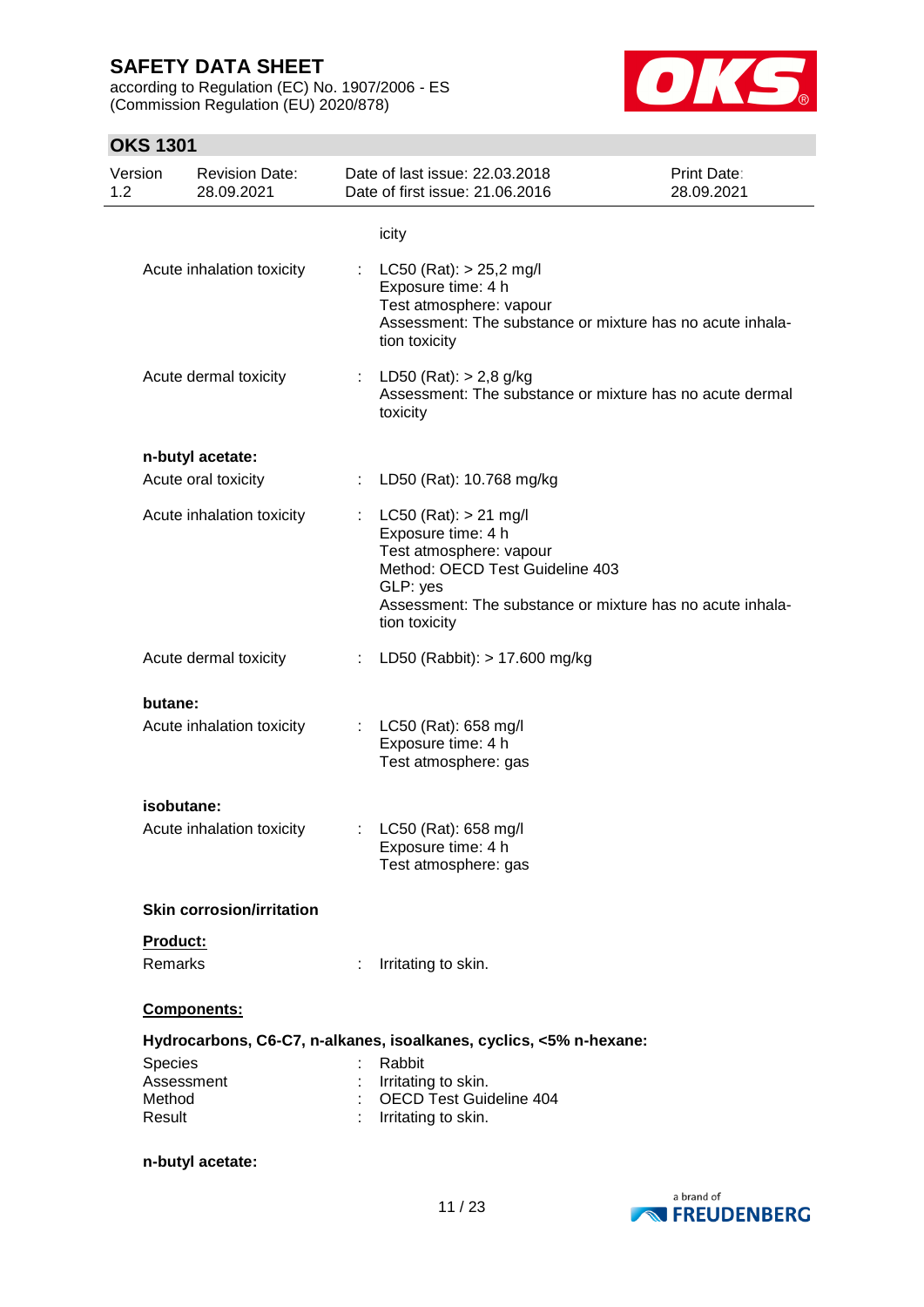according to Regulation (EC) No. 1907/2006 - ES (Commission Regulation (EU) 2020/878)



|                | <b>OKS 1301</b>                                         |                                     |                                                                                                                  |                           |
|----------------|---------------------------------------------------------|-------------------------------------|------------------------------------------------------------------------------------------------------------------|---------------------------|
| Version<br>1.2 |                                                         | <b>Revision Date:</b><br>28.09.2021 | Date of last issue: 22.03.2018<br>Date of first issue: 21.06.2016                                                | Print Date:<br>28.09.2021 |
|                | Species<br>Assessment<br>Method<br>Result               |                                     | Rabbit<br>No skin irritation<br>OECD Test Guideline 404<br>Repeated exposure may cause skin dryness or cracking. |                           |
|                |                                                         | Serious eye damage/eye irritation   |                                                                                                                  |                           |
|                | Product:<br>Remarks                                     |                                     | Contact with eyes may cause irritation.                                                                          |                           |
|                |                                                         | <b>Components:</b>                  |                                                                                                                  |                           |
|                |                                                         |                                     | Hydrocarbons, C6-C7, n-alkanes, isoalkanes, cyclics, <5% n-hexane:                                               |                           |
|                | Species<br>Assessment<br>Result                         |                                     | Rabbit<br>No eye irritation<br>No eye irritation                                                                 |                           |
|                |                                                         | n-butyl acetate:                    |                                                                                                                  |                           |
|                | Species<br>Assessment<br>Method<br>Result<br><b>GLP</b> |                                     | Rabbit<br>No eye irritation<br><b>OECD Test Guideline 405</b><br>No eye irritation<br>yes                        |                           |
|                |                                                         | Respiratory or skin sensitisation   |                                                                                                                  |                           |
|                | <b>Product:</b>                                         |                                     |                                                                                                                  |                           |
|                | Remarks                                                 |                                     | This information is not available.                                                                               |                           |
|                |                                                         |                                     |                                                                                                                  |                           |

### **Components:**

#### **Hydrocarbons, C6-C7, n-alkanes, isoalkanes, cyclics, <5% n-hexane:**

| Test Type<br><b>Exposure routes</b><br><b>Species</b> | <b>Maximisation Test</b><br>Dermal<br>Guinea pig   |
|-------------------------------------------------------|----------------------------------------------------|
| Assessment                                            | Does not cause skin sensitisation.                 |
| Method                                                | <b>OECD Test Guideline 406</b>                     |
| Result                                                | Did not cause sensitisation on laboratory animals. |
| n-butyl acetate:                                      |                                                    |
| Test Type                                             | <b>Maximisation Test</b>                           |
| <b>Exposure routes</b>                                | Dermal                                             |
| <b>Species</b>                                        | Guinea pig                                         |
| Assessment                                            | Does not cause skin sensitisation.                 |
| Method                                                | OECD Test Guideline 406                            |

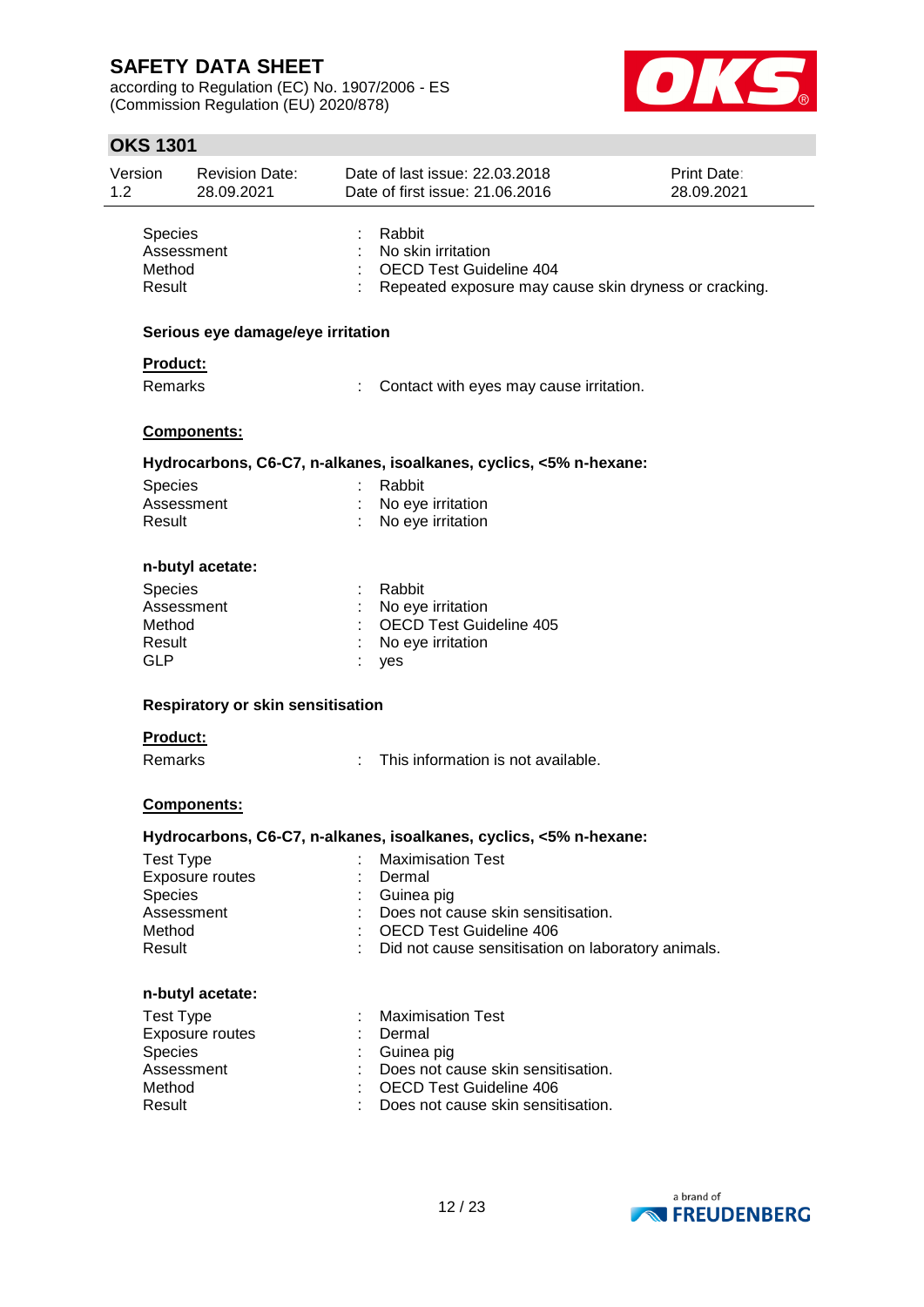according to Regulation (EC) No. 1907/2006 - ES (Commission Regulation (EU) 2020/878)



## **OKS 1301**

| Version<br>1.2 |                 | <b>Revision Date:</b><br>28.09.2021           |    | Date of last issue: 22.03.2018<br>Date of first issue: 21.06.2016                                                                           | Print Date:<br>28.09.2021 |
|----------------|-----------------|-----------------------------------------------|----|---------------------------------------------------------------------------------------------------------------------------------------------|---------------------------|
|                |                 | Germ cell mutagenicity                        |    |                                                                                                                                             |                           |
|                | <b>Product:</b> |                                               |    |                                                                                                                                             |                           |
|                |                 | Genotoxicity in vitro                         |    | Remarks: No data available                                                                                                                  |                           |
|                |                 | Genotoxicity in vivo                          |    | Remarks: No data available                                                                                                                  |                           |
|                |                 | Components:                                   |    |                                                                                                                                             |                           |
|                |                 |                                               |    | Hydrocarbons, C6-C7, n-alkanes, isoalkanes, cyclics, <5% n-hexane:                                                                          |                           |
|                |                 | Genotoxicity in vitro                         |    | Test Type: Chromosome aberration test in vitro<br>Test system: Rodent cell line<br>Method: OECD Test Guideline 473<br>Result: negative      |                           |
|                |                 | n-butyl acetate:                              |    |                                                                                                                                             |                           |
|                |                 | Genotoxicity in vitro                         | ÷. | Test Type: Ames test<br>Test system: Salmonella typhimurium<br>Method: OECD Test Guideline 471<br>Result: negative                          |                           |
|                |                 |                                               |    | Test Type: Chromosome aberration test in vitro<br>Test system: Chinese hamster cells<br>Method: OECD Test Guideline 473<br>Result: negative |                           |
|                |                 | Genotoxicity in vivo                          | ÷. | Species: Mouse<br><b>Application Route: Oral</b><br>Method: OECD Test Guideline 474<br>Result: negative                                     |                           |
|                | sessment        | Germ cell mutagenicity-As-                    |    | Tests on bacterial or mammalian cell cultures did not show<br>mutagenic effects., Animal testing did not show any mutagenic<br>effects.     |                           |
|                |                 | Carcinogenicity                               |    |                                                                                                                                             |                           |
|                | Product:        |                                               |    |                                                                                                                                             |                           |
|                | Remarks         |                                               |    | No data available                                                                                                                           |                           |
|                |                 | Components:                                   |    |                                                                                                                                             |                           |
|                | ment            | n-butyl acetate:<br>Carcinogenicity - Assess- | ÷  | Not classifiable as a human carcinogen.                                                                                                     |                           |
|                |                 | <b>Reproductive toxicity</b>                  |    |                                                                                                                                             |                           |
|                | <b>Product:</b> |                                               |    |                                                                                                                                             |                           |
|                |                 | Effects on fertility                          |    | Remarks: No data available                                                                                                                  |                           |

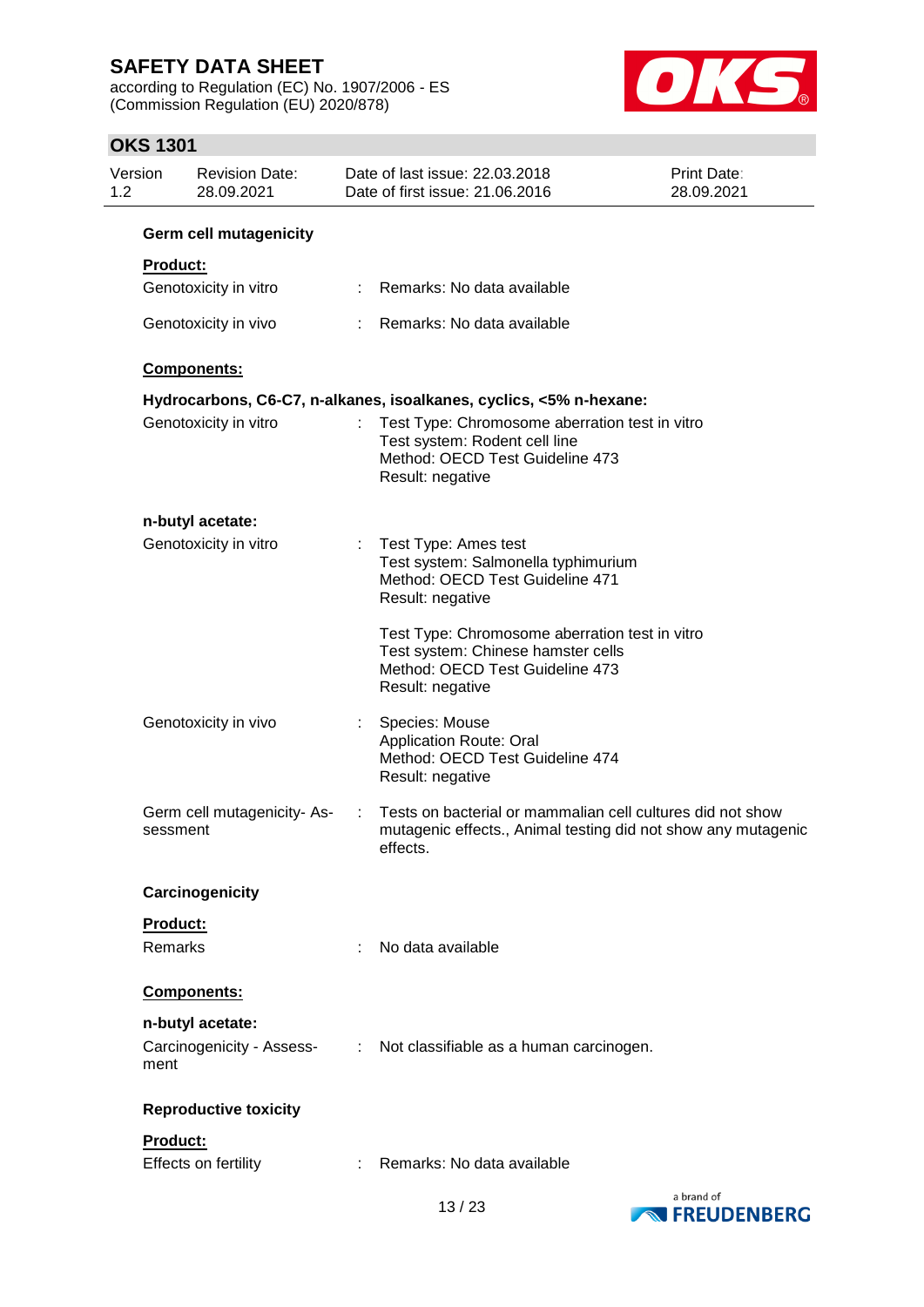according to Regulation (EC) No. 1907/2006 - ES (Commission Regulation (EU) 2020/878)



## **OKS 1301**

| Version<br>1.2 | <b>Revision Date:</b><br>28.09.2021                                |   | Date of last issue: 22.03.2018<br>Date of first issue: 21.06.2016                                                                                                                                                                                                                                                                                  | <b>Print Date:</b><br>28.09.2021 |
|----------------|--------------------------------------------------------------------|---|----------------------------------------------------------------------------------------------------------------------------------------------------------------------------------------------------------------------------------------------------------------------------------------------------------------------------------------------------|----------------------------------|
| ment           | Effects on foetal develop-                                         |   | : Remarks: No data available                                                                                                                                                                                                                                                                                                                       |                                  |
|                | <b>Components:</b>                                                 |   |                                                                                                                                                                                                                                                                                                                                                    |                                  |
|                | n-butyl acetate:<br>Effects on fertility                           |   | Test Type: Two-generation study<br>Species: Rat<br>Application Route: inhalation (vapour)<br>General Toxicity - Parent: NOAEC: 750 mg/l<br>General Toxicity F1: NOAEC: 750 mg/l<br>General Toxicity F2: NOAEC: 750 mg/l<br>Method: OECD Test Guideline 416<br>Result: Embryotoxic effects and adverse effects on the off-<br>spring were detected. |                                  |
| sessment       | Reproductive toxicity - As-                                        | ÷ | - Fertility -<br>No evidence of adverse effects on sexual function and fertility,<br>or on development, based on animal experiments.<br>- Teratogenicity -                                                                                                                                                                                         |                                  |
|                |                                                                    |   | No toxicity to reproduction                                                                                                                                                                                                                                                                                                                        |                                  |
|                | <b>STOT - single exposure</b>                                      |   |                                                                                                                                                                                                                                                                                                                                                    |                                  |
|                | <b>Components:</b>                                                 |   |                                                                                                                                                                                                                                                                                                                                                    |                                  |
|                |                                                                    |   | Hydrocarbons, C6-C7, n-alkanes, isoalkanes, cyclics, <5% n-hexane:                                                                                                                                                                                                                                                                                 |                                  |
| Assessment     |                                                                    |   | May cause drowsiness or dizziness.                                                                                                                                                                                                                                                                                                                 |                                  |
| Assessment     | n-butyl acetate:<br><b>Exposure routes</b><br><b>Target Organs</b> |   | Inhalation<br>Central nervous system<br>The substance or mixture is classified as specific target organ<br>toxicant, single exposure, category 3 with narcotic effects.                                                                                                                                                                            |                                  |
|                | <b>STOT - repeated exposure</b>                                    |   |                                                                                                                                                                                                                                                                                                                                                    |                                  |
|                | Components:                                                        |   |                                                                                                                                                                                                                                                                                                                                                    |                                  |
|                |                                                                    |   | Hydrocarbons, C6-C7, n-alkanes, isoalkanes, cyclics, <5% n-hexane:                                                                                                                                                                                                                                                                                 |                                  |
| Assessment     | Exposure routes                                                    |   | inhalation (vapour)<br>No significant health effects observed in animals at concentra-<br>tions of 1 mg/l/6h/d or less.                                                                                                                                                                                                                            |                                  |
|                | n-butyl acetate:                                                   |   |                                                                                                                                                                                                                                                                                                                                                    |                                  |
| Assessment     |                                                                    | ÷ | The substance or mixture is not classified as specific target<br>organ toxicant, repeated exposure.                                                                                                                                                                                                                                                |                                  |

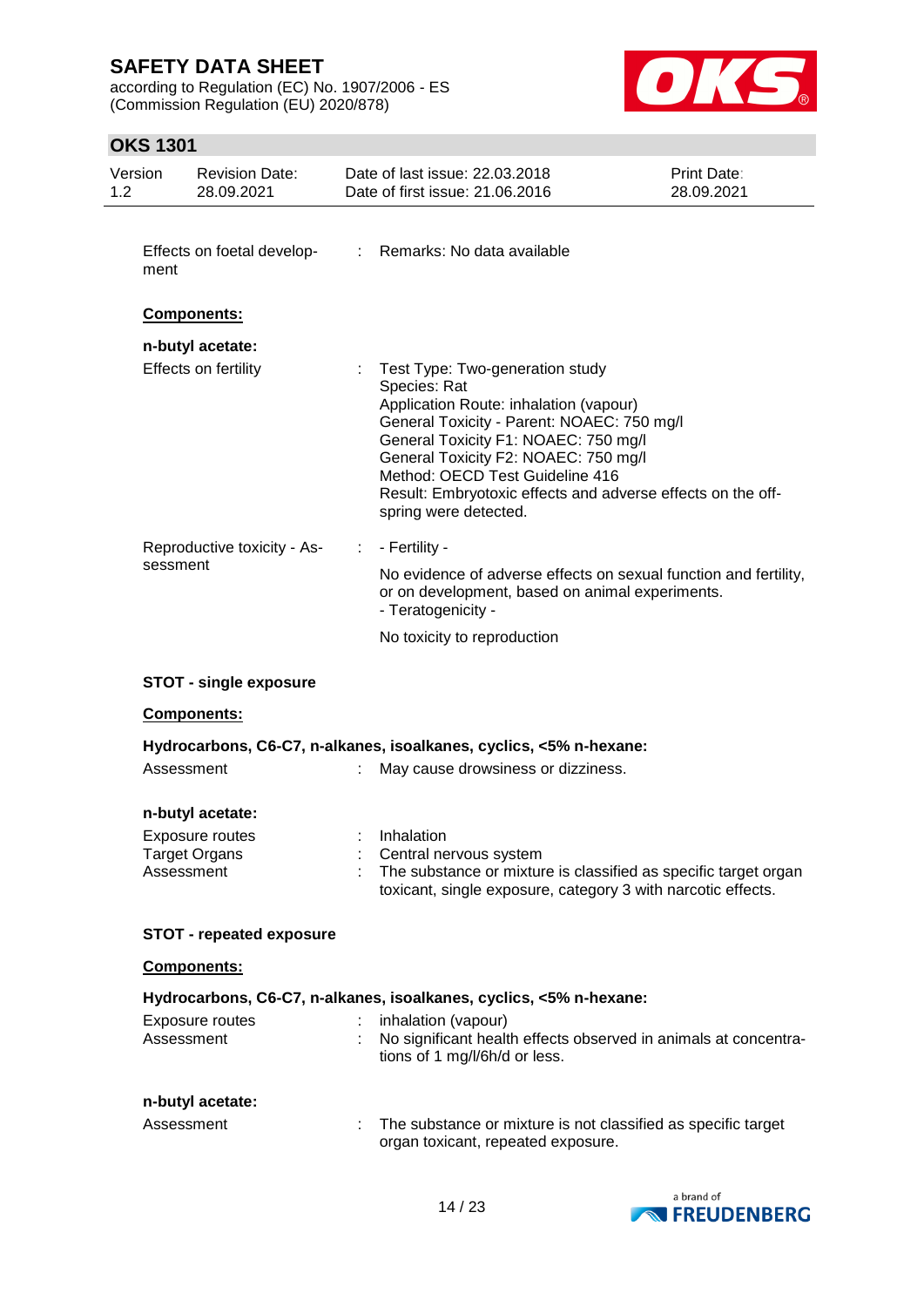according to Regulation (EC) No. 1907/2006 - ES (Commission Regulation (EU) 2020/878)



## **OKS 1301**

| Version | Revision Date: | Date of last issue: 22.03.2018  | <b>Print Date:</b> |
|---------|----------------|---------------------------------|--------------------|
| 1.2     | 28.09.2021     | Date of first issue: 21.06.2016 | 28.09.2021         |

#### **Repeated dose toxicity**

### **Product:**

Remarks : This information is not available.

### **Components:**

#### **n-butyl acetate:**

| <b>Species</b>           | : Rat                 |
|--------------------------|-----------------------|
| <b>NOAEL</b>             | $: 125 \text{ mg/kg}$ |
| <b>Application Route</b> | : Oral                |

### **Aspiration toxicity**

### **Product:**

This information is not available.

### **Components:**

### **Hydrocarbons, C6-C7, n-alkanes, isoalkanes, cyclics, <5% n-hexane:**

May be fatal if swallowed and enters airways.

### **n-butyl acetate:**

No aspiration toxicity classification

### **Further information**

### **Product:**

Remarks : Ingestion causes irritation of upper respiratory system and gastrointestinal disturbance.

### **SECTION 12: Ecological information**

### **12.1 Toxicity**

|  | <b>Product:</b> |
|--|-----------------|
|  |                 |

| Toxicity to fish                                                                    |      | Remarks: Toxic to aquatic organisms, may cause long-term<br>adverse effects in the aquatic environment. |
|-------------------------------------------------------------------------------------|------|---------------------------------------------------------------------------------------------------------|
| Toxicity to daphnia and other : Remarks: No data available<br>aquatic invertebrates |      |                                                                                                         |
| Toxicity to algae/aquatic<br>plants                                                 |      | Remarks: No data available                                                                              |
| Toxicity to microorganisms                                                          | - 11 | Remarks: No data available                                                                              |

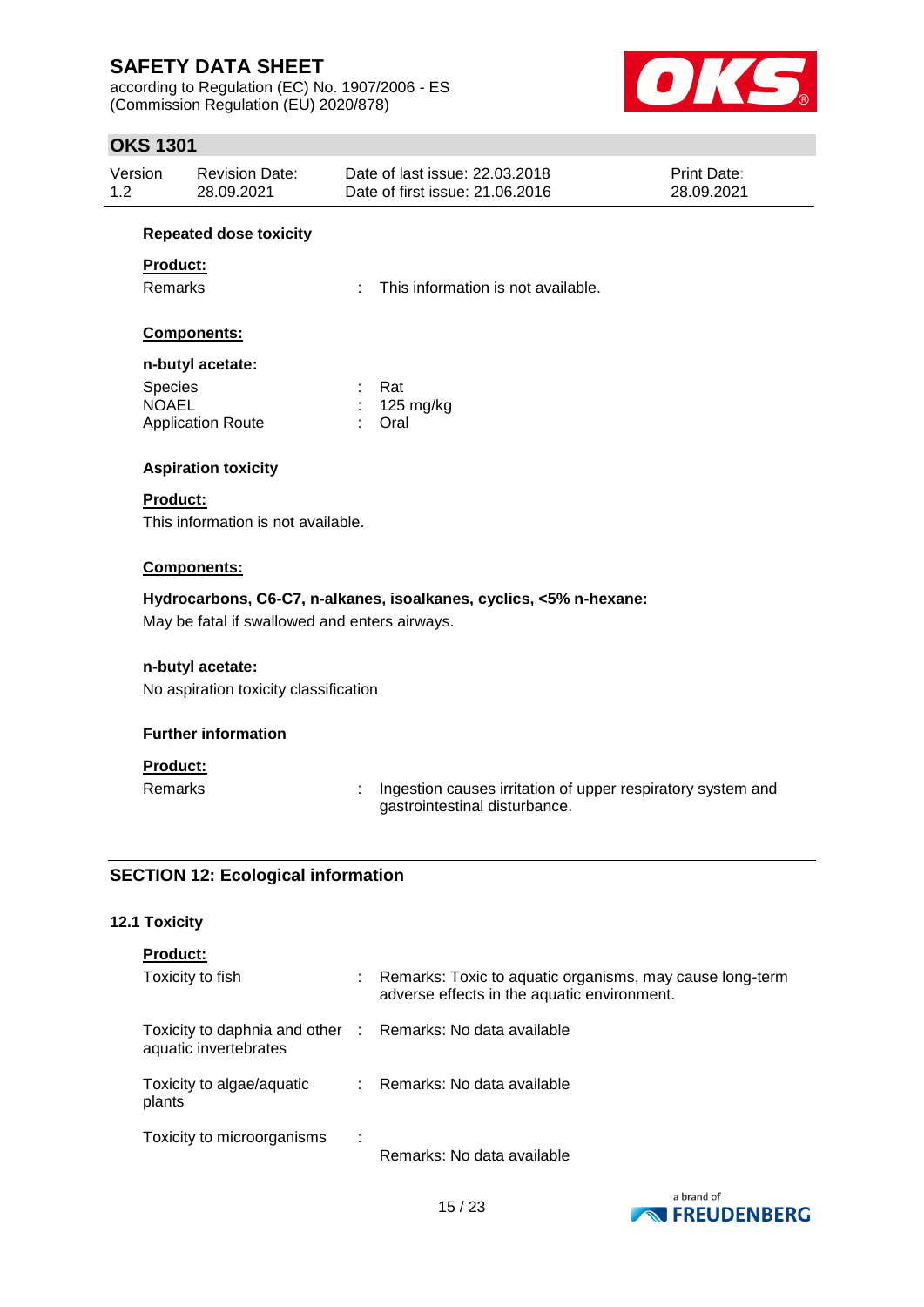according to Regulation (EC) No. 1907/2006 - ES (Commission Regulation (EU) 2020/878)



## **OKS 1301**

| Version | <b>Revision Date:</b> | Date of last issue: 22.03.2018  | <b>Print Date:</b> |
|---------|-----------------------|---------------------------------|--------------------|
| 1.2     | 28.09.2021            | Date of first issue: 21,06,2016 | 28.09.2021         |

### **Components:**

|                                                                                |                           | Hydrocarbons, C6-C7, n-alkanes, isoalkanes, cyclics, <5% n-hexane:                                                                               |
|--------------------------------------------------------------------------------|---------------------------|--------------------------------------------------------------------------------------------------------------------------------------------------|
| Toxicity to fish                                                               | $\mathbb{R}^{\mathbb{Z}}$ | LC50 (Oncorhynchus mykiss (rainbow trout)): > 22 mg/l<br>Exposure time: 96 h<br>Method: OECD Test Guideline 203<br>GLP: yes                      |
| aquatic invertebrates                                                          |                           | Toxicity to daphnia and other : EL50 (Daphnia magna (Water flea)): 3 mg/l<br>Exposure time: 48 h<br>Method: OECD Test Guideline 202<br>GLP: yes  |
| Toxicity to algae/aquatic<br>plants                                            |                           | EbC50 (Pseudokirchneriella subcapitata (green algae)): 26<br>mg/l<br>Exposure time: 72 h<br>Method: OECD Test Guideline 201                      |
| <b>Ecotoxicology Assessment</b>                                                |                           |                                                                                                                                                  |
| Acute aquatic toxicity                                                         |                           | Toxic to aquatic life.                                                                                                                           |
| Chronic aquatic toxicity                                                       | ÷                         | Toxic to aquatic life with long lasting effects.                                                                                                 |
| n-butyl acetate:                                                               |                           |                                                                                                                                                  |
| Toxicity to fish                                                               |                           | : LC50 (Pimephales promelas (fathead minnow)): 18 mg/l<br>Exposure time: 96 h<br>Test Type: flow-through test<br>Method: OECD Test Guideline 203 |
| Toxicity to daphnia and other :<br>aquatic invertebrates                       |                           | EC50 (Daphnia (water flea)): 44 mg/l<br>Exposure time: 48 h<br>Test Type: static test                                                            |
| Toxicity to algae/aquatic<br>plants                                            |                           | : EC50 (Desmodesmus subspicatus (green algae)): 397 mg/l<br>Exposure time: 72 h<br>Test Type: static test                                        |
| Toxicity to microorganisms                                                     |                           | EC50 (Tetrahymena pyriformis): 356 mg/l<br>Exposure time: 40 h<br>Test Type: Growth inhibition                                                   |
| Toxicity to daphnia and other<br>aquatic invertebrates (Chron-<br>ic toxicity) |                           | NOEC: 23 mg/l<br>Exposure time: 21 d<br>Species: Daphnia magna (Water flea)<br><b>Test Type: Reproduction Test</b><br>GLP: yes                   |

### **12.2 Persistence and degradability**

#### **Product:**

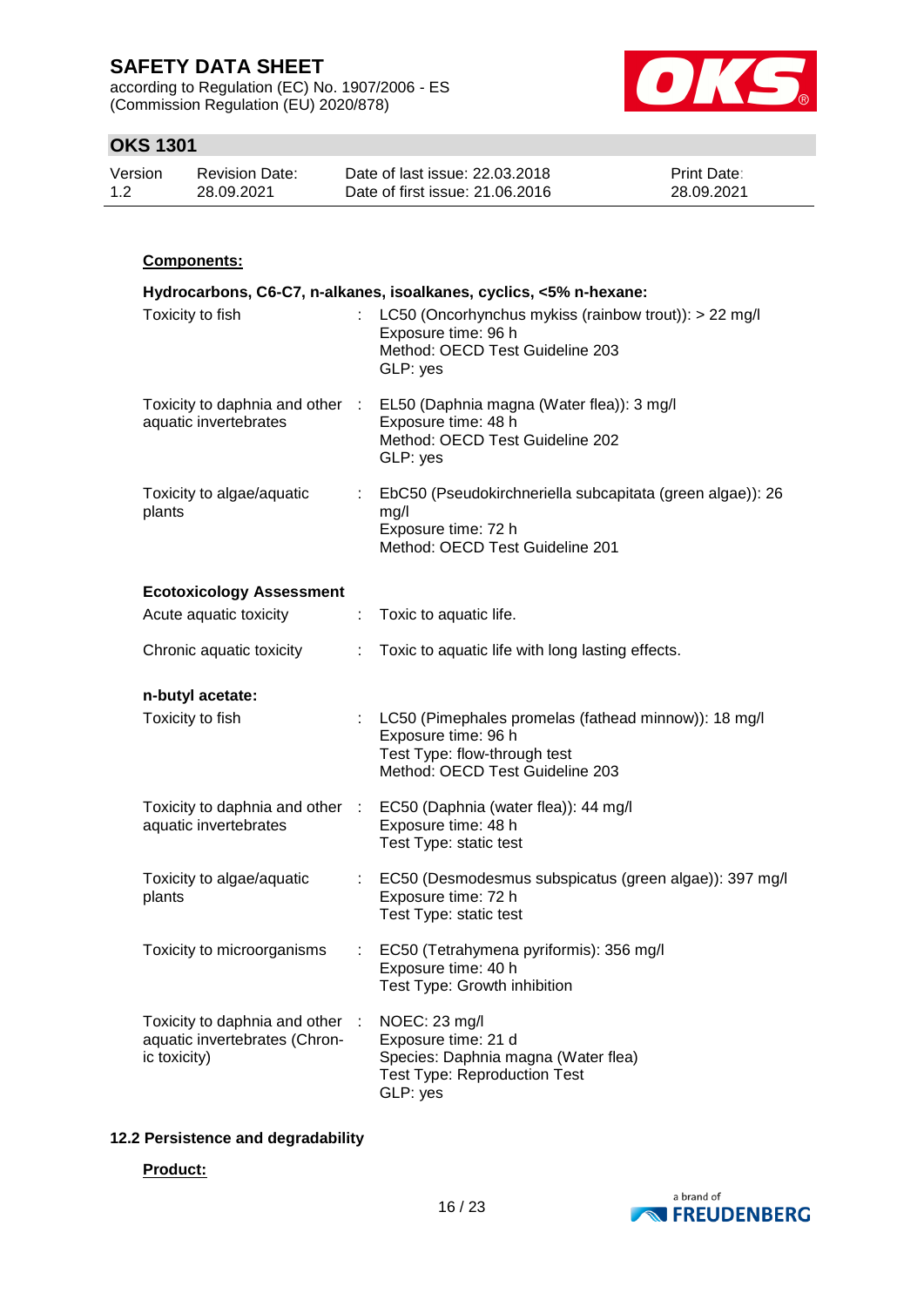according to Regulation (EC) No. 1907/2006 - ES (Commission Regulation (EU) 2020/878)



## **OKS 1301**

| 1.2 | Version         | <b>Revision Date:</b><br>28.09.2021        |   | Date of last issue: 22.03.2018<br>Date of first issue: 21.06.2016                                                                                                                                                       | Print Date:<br>28.09.2021 |
|-----|-----------------|--------------------------------------------|---|-------------------------------------------------------------------------------------------------------------------------------------------------------------------------------------------------------------------------|---------------------------|
|     |                 | Biodegradability                           | ÷ | Remarks: No data available                                                                                                                                                                                              |                           |
|     | ity             |                                            |   | Physico-chemical removabil- : Remarks: No data available                                                                                                                                                                |                           |
|     |                 | Components:                                |   |                                                                                                                                                                                                                         |                           |
|     |                 |                                            |   | Hydrocarbons, C6-C7, n-alkanes, isoalkanes, cyclics, <5% n-hexane:                                                                                                                                                      |                           |
|     |                 | Biodegradability                           |   | Result: Readily biodegradable.                                                                                                                                                                                          |                           |
|     |                 | n-butyl acetate:                           |   |                                                                                                                                                                                                                         |                           |
|     |                 | Biodegradability                           |   | Test Type: Primary biodegradation<br>Result: rapidly biodegradable<br>Biodegradation: 83 %<br>Exposure time: 28 d<br>Method: OECD Test Guideline 301D                                                                   |                           |
|     |                 | 12.3 Bioaccumulative potential             |   |                                                                                                                                                                                                                         |                           |
|     | <b>Product:</b> |                                            |   |                                                                                                                                                                                                                         |                           |
|     |                 | Bioaccumulation                            |   | Remarks: This mixture contains no substance considered to<br>be persistent, bioaccumulating and toxic (PBT).<br>This mixture contains no substance considered to be very<br>persistent and very bioaccumulating (vPvB). |                           |
|     |                 | Components:                                |   |                                                                                                                                                                                                                         |                           |
|     |                 | n-butyl acetate:                           |   |                                                                                                                                                                                                                         |                           |
|     |                 | Partition coefficient: n-<br>octanol/water |   | log Pow: 2,3 (25 °C)<br>pH: 7<br>Method: OECD Test Guideline 117<br>GLP: yes                                                                                                                                            |                           |
|     | butane:         |                                            |   |                                                                                                                                                                                                                         |                           |
|     |                 | Partition coefficient: n-<br>octanol/water |   | : log Pow: 2,89<br>Method: OECD Test Guideline 107                                                                                                                                                                      |                           |
|     | propane:        |                                            |   |                                                                                                                                                                                                                         |                           |
|     |                 | Partition coefficient: n-<br>octanol/water |   | log Pow: 2,36                                                                                                                                                                                                           |                           |
|     |                 | isobutane:                                 |   |                                                                                                                                                                                                                         |                           |
|     |                 | Partition coefficient: n-<br>octanol/water |   | log Pow: 2,88<br>Method: OECD Test Guideline 107                                                                                                                                                                        |                           |
|     |                 | 12.4 Mobility in soil                      |   |                                                                                                                                                                                                                         |                           |

**Product:**

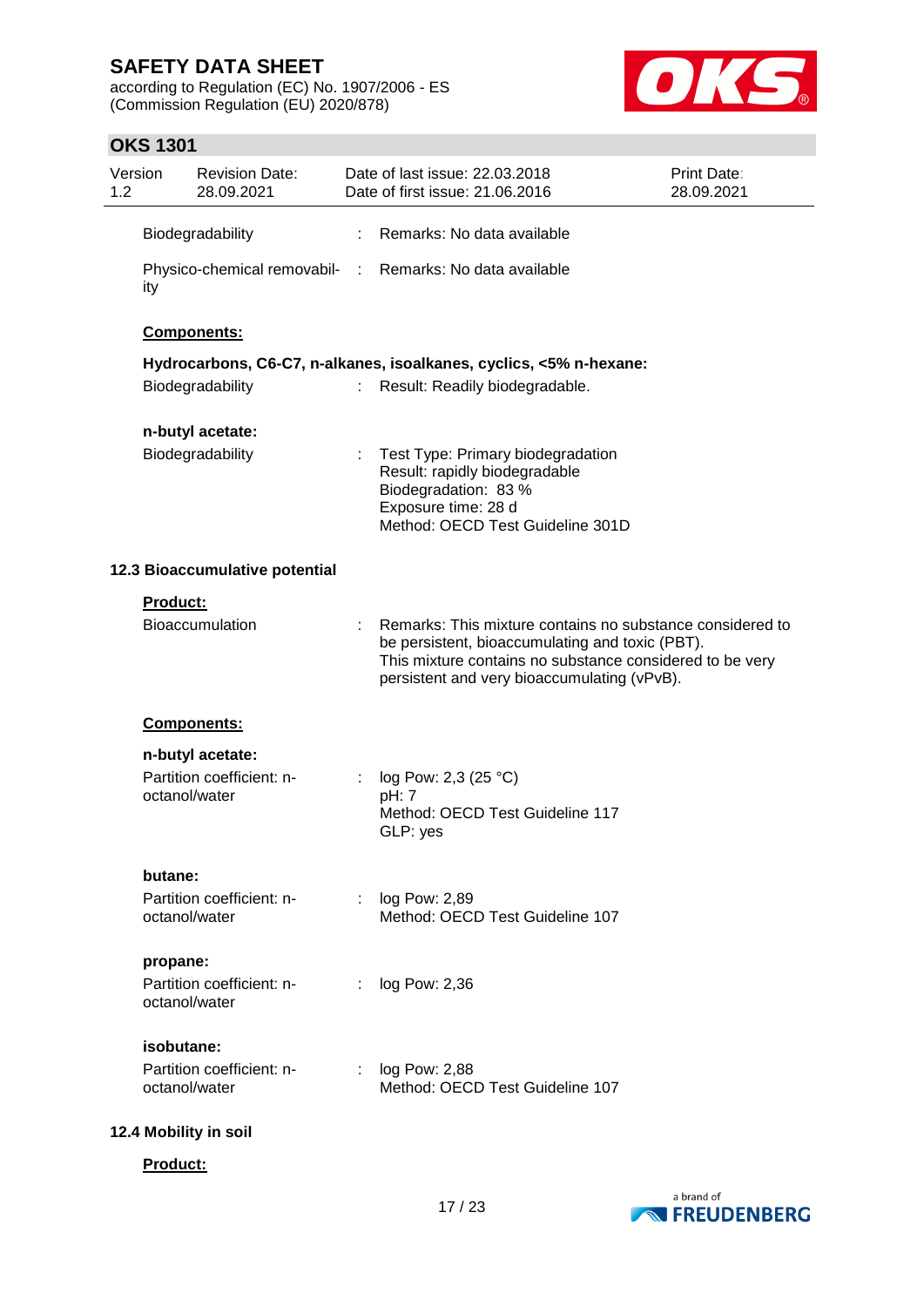according to Regulation (EC) No. 1907/2006 - ES (Commission Regulation (EU) 2020/878)



## **OKS 1301**

| 1.2                                        | Version                              | <b>Revision Date:</b><br>28.09.2021                |   | Date of last issue: 22.03.2018<br>Date of first issue: 21.06.2016                                                                                                                                                                                                         | <b>Print Date:</b><br>28.09.2021 |  |  |  |
|--------------------------------------------|--------------------------------------|----------------------------------------------------|---|---------------------------------------------------------------------------------------------------------------------------------------------------------------------------------------------------------------------------------------------------------------------------|----------------------------------|--|--|--|
|                                            | Mobility                             |                                                    |   | Remarks: No data available                                                                                                                                                                                                                                                |                                  |  |  |  |
|                                            |                                      | Distribution among environ-<br>mental compartments | ÷ | Remarks: No data available                                                                                                                                                                                                                                                |                                  |  |  |  |
|                                            |                                      | 12.5 Results of PBT and vPvB assessment            |   |                                                                                                                                                                                                                                                                           |                                  |  |  |  |
|                                            | Product:                             |                                                    |   |                                                                                                                                                                                                                                                                           |                                  |  |  |  |
|                                            | Assessment                           |                                                    |   | This substance/mixture contains no components considered<br>to be either persistent, bioaccumulative and toxic (PBT), or<br>very persistent and very bioaccumulative (vPvB) at levels of<br>0.1% or higher                                                                |                                  |  |  |  |
|                                            |                                      | Components:                                        |   |                                                                                                                                                                                                                                                                           |                                  |  |  |  |
|                                            |                                      | n-butyl acetate:                                   |   |                                                                                                                                                                                                                                                                           |                                  |  |  |  |
|                                            | Assessment                           |                                                    |   | Non-classified PBT substance. Non-classified vPvB sub-<br>stance.                                                                                                                                                                                                         |                                  |  |  |  |
|                                            | 12.6 Endocrine disrupting properties |                                                    |   |                                                                                                                                                                                                                                                                           |                                  |  |  |  |
|                                            | <b>Product:</b>                      |                                                    |   |                                                                                                                                                                                                                                                                           |                                  |  |  |  |
|                                            | Assessment                           |                                                    |   | The substance/mixture does not contain components consid-<br>ered to have endocrine disrupting properties according to<br>REACH Article 57(f) or Commission Delegated regulation<br>(EU) 2017/2100 or Commission Regulation (EU) 2018/605 at<br>levels of 0.1% or higher. |                                  |  |  |  |
|                                            |                                      | 12.7 Other adverse effects                         |   |                                                                                                                                                                                                                                                                           |                                  |  |  |  |
|                                            | <b>Product:</b><br>mation            | Additional ecological infor-                       | ÷ | Toxic to aquatic life with long lasting effects.                                                                                                                                                                                                                          |                                  |  |  |  |
| <b>SECTION 13: Disposal considerations</b> |                                      |                                                    |   |                                                                                                                                                                                                                                                                           |                                  |  |  |  |
|                                            |                                      | 13.1 Waste treatment methods                       |   |                                                                                                                                                                                                                                                                           |                                  |  |  |  |
|                                            | Product                              |                                                    |   | Do not dispose of with domestic refuse.<br>Dispose of as hazardous waste in compliance with local and<br>national regulations.                                                                                                                                            |                                  |  |  |  |

Waste codes should be assigned by the user based on the application for which the product was used.

| Offer empty spray cans to an established disposal company.<br>Pressurized container: Do not pierce or burn, even after use. | Contaminated packaging |  | : Packaging that is not properly emptied must be disposed of as<br>the unused product. |
|-----------------------------------------------------------------------------------------------------------------------------|------------------------|--|----------------------------------------------------------------------------------------|
|-----------------------------------------------------------------------------------------------------------------------------|------------------------|--|----------------------------------------------------------------------------------------|

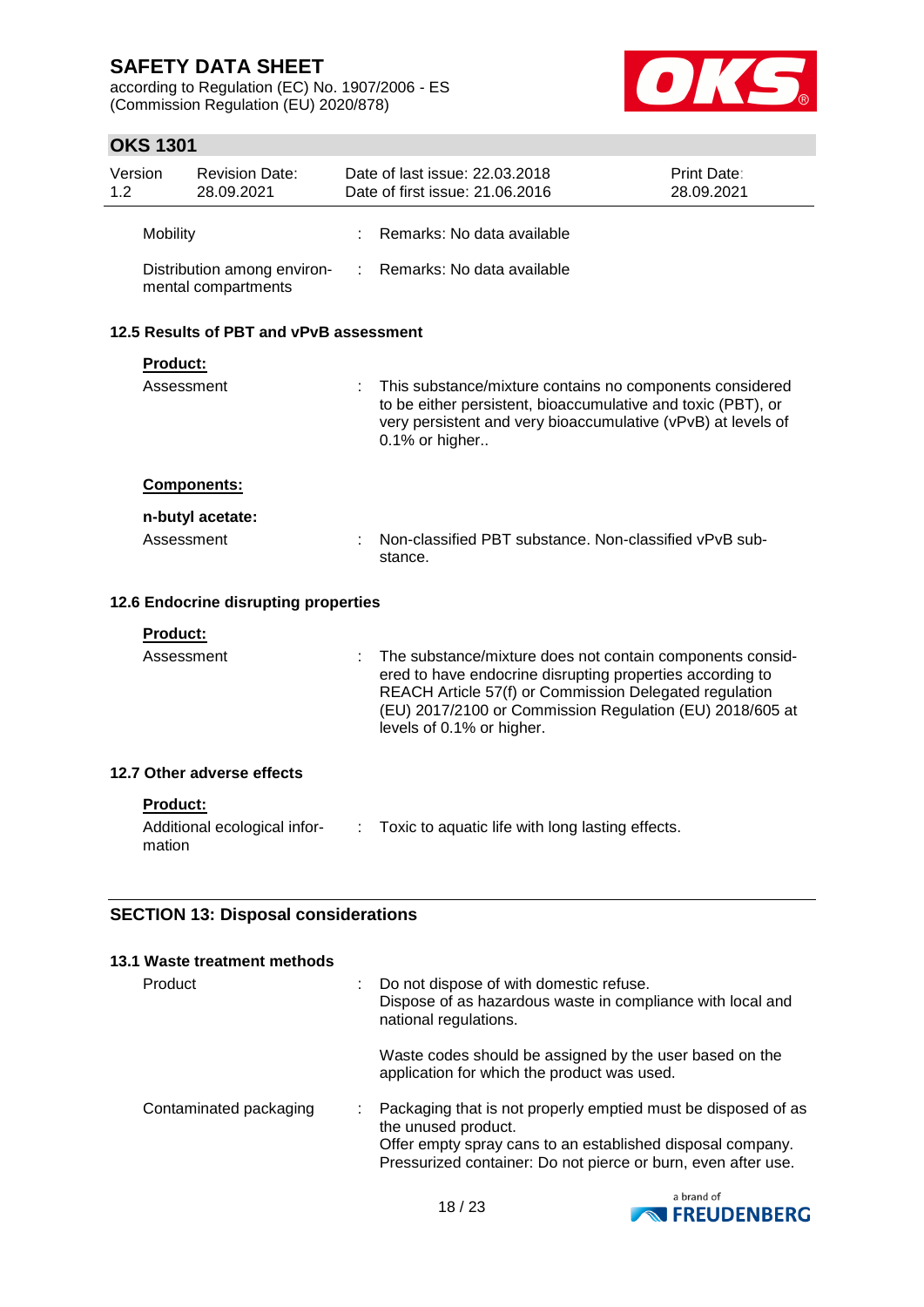according to Regulation (EC) No. 1907/2006 - ES (Commission Regulation (EU) 2020/878)



## **OKS 1301**

| Version<br><b>Revision Date:</b><br>1.2<br>28.09.2021 |  | Date of last issue: 22.03.2018<br>Date of first issue: 21.06.2016 |                                                                                                                                                                    | <b>Print Date:</b><br>28.09.2021 |
|-------------------------------------------------------|--|-------------------------------------------------------------------|--------------------------------------------------------------------------------------------------------------------------------------------------------------------|----------------------------------|
| Waste Code                                            |  | containing hazardous substances                                   | The following Waste Codes are only suggestions:<br>unused product, packagings not completely emptied<br>16 05 04*, gases in pressure containers (including halons) |                                  |

## **SECTION 14: Transport information**

| 14.1 UN number or ID number                                                                                |        |                                                              |
|------------------------------------------------------------------------------------------------------------|--------|--------------------------------------------------------------|
| <b>ADR</b>                                                                                                 | ÷      | UN 1950                                                      |
| <b>RID</b>                                                                                                 | ł.     | <b>UN 1950</b>                                               |
| <b>IMDG</b>                                                                                                |        | <b>UN 1950</b>                                               |
| <b>IATA</b>                                                                                                |        | <b>UN 1950</b>                                               |
| 14.2 UN proper shipping name                                                                               |        |                                                              |
| <b>ADR</b>                                                                                                 | ÷      | <b>AEROSOLS</b>                                              |
| <b>RID</b>                                                                                                 | ÷      | <b>AEROSOLS</b>                                              |
| <b>IMDG</b>                                                                                                | ÷.     | <b>AEROSOLS</b><br>(naphtha (petroleum), hydrotreated light) |
| <b>IATA</b>                                                                                                | t      | Aerosols, flammable                                          |
| 14.3 Transport hazard class(es)                                                                            |        |                                                              |
| <b>ADR</b>                                                                                                 | ÷.     | $\overline{2}$                                               |
| <b>RID</b>                                                                                                 | t.     | $\overline{2}$                                               |
| <b>IMDG</b>                                                                                                |        | 2.1                                                          |
| <b>IATA</b>                                                                                                | $\sim$ | 2.1                                                          |
| 14.4 Packing group                                                                                         |        |                                                              |
| <b>ADR</b><br>Packing group<br><b>Classification Code</b><br>Labels<br>Tunnel restriction code             |        | Not assigned by regulation<br>5F<br>2.1<br>(D)               |
| <b>RID</b><br>Packing group<br><b>Classification Code</b><br><b>Hazard Identification Number</b><br>Labels |        | Not assigned by regulation<br>5F<br>23<br>2.1                |
| <b>IMDG</b><br>Packing group<br>Labels<br>EmS Code                                                         |        | Not assigned by regulation<br>2.1<br>$F-D, S-U$              |

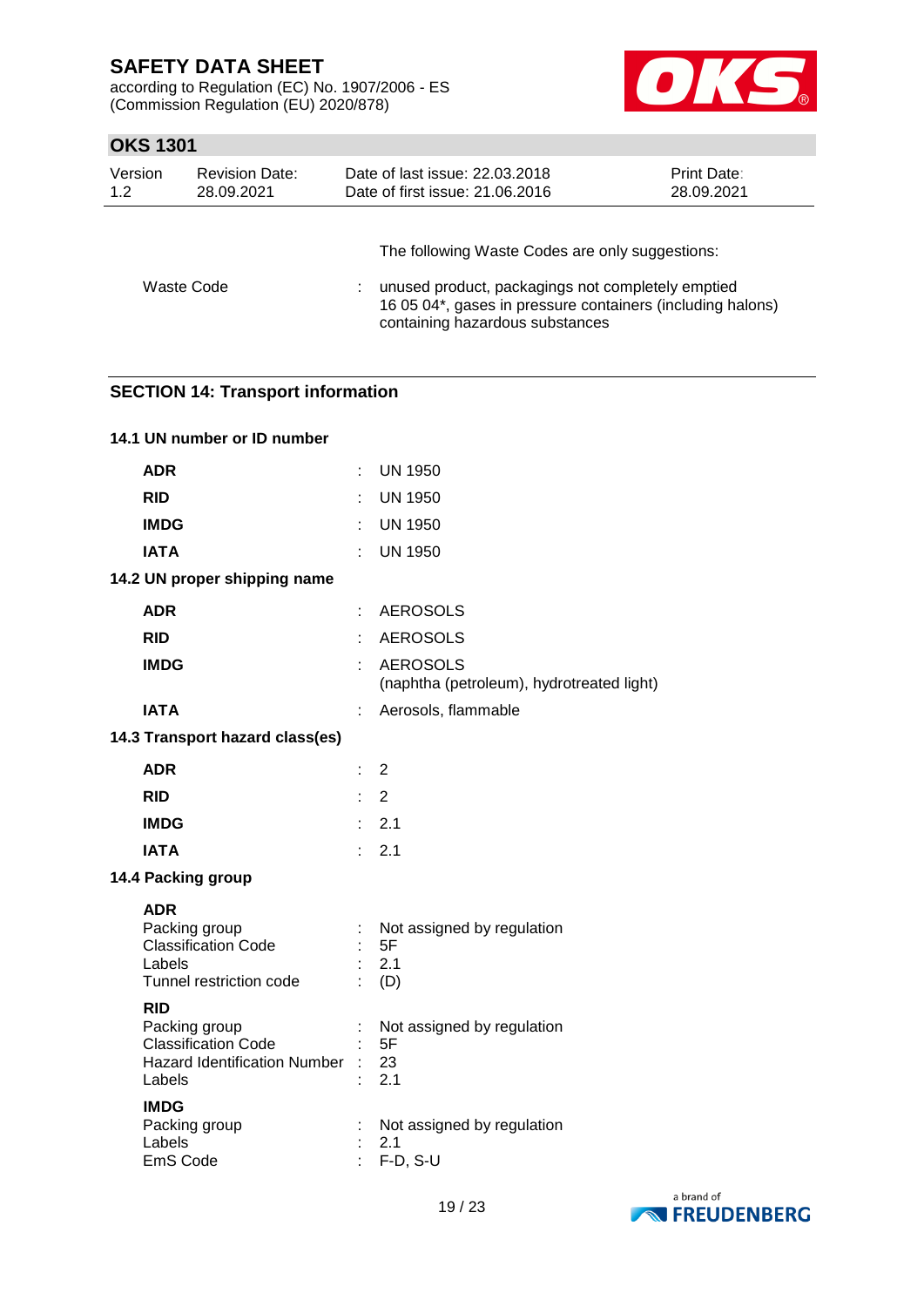according to Regulation (EC) No. 1907/2006 - ES (Commission Regulation (EU) 2020/878)



## **OKS 1301**

| Version<br>1.2 | <b>Revision Date:</b><br>28.09.2021                                                                                               | Date of last issue: 22.03.2018<br>Date of first issue: 21.06.2016       | Print Date:<br>28.09.2021 |
|----------------|-----------------------------------------------------------------------------------------------------------------------------------|-------------------------------------------------------------------------|---------------------------|
|                | <b>IATA (Cargo)</b><br>Packing instruction (cargo<br>aircraft)<br>Packing instruction (LQ)<br>Packing group<br>Labels             | 203<br>$:$ Y203<br>: Not assigned by regulation<br><b>Flammable Gas</b> |                           |
|                | <b>IATA (Passenger)</b><br>Packing instruction (passen- :<br>ger aircraft)<br>Packing instruction (LQ)<br>Packing group<br>Labels | 203<br>$:$ Y203<br>: Not assigned by regulation<br>: Flammable Gas      |                           |
|                | <b>14.5 Environmental hazards</b>                                                                                                 |                                                                         |                           |
| <b>ADR</b>     | Environmentally hazardous                                                                                                         | yes                                                                     |                           |
| <b>RID</b>     | Environmentally hazardous                                                                                                         | yes                                                                     |                           |
| <b>IMDG</b>    | Marine pollutant                                                                                                                  | yes                                                                     |                           |

#### **14.6 Special precautions for user**

The transport classification(s) provided herein are for informational purposes only, and solely based upon the properties of the unpackaged material as it is described within this Safety Data Sheet. Transportation classifications may vary by mode of transportation, package sizes, and variations in regional or country regulations.

#### **14.7 Maritime transport in bulk according to IMO instruments**

Remarks : Not applicable for product as supplied.

### **SECTION 15: Regulatory information**

#### **15.1 Safety, health and environmental regulations/legislation specific for the substance or mixture**

| REACH - Restrictions on the manufacture, placing on<br>the market and use of certain dangerous substances,<br>preparations and articles (Annex XVII) | : Not applicable                                                                                                               |
|------------------------------------------------------------------------------------------------------------------------------------------------------|--------------------------------------------------------------------------------------------------------------------------------|
| REACH - Candidate List of Substances of Very High<br>Concern for Authorisation (Article 59).<br>(EU SVHC)                                            | This product does not contain sub-<br>stances of very high concern (Regu-<br>lation (EC) No 1907/2006 (REACH),<br>Article 57). |
| REACH - List of substances subject to authorisation<br>(Annex XIV)<br>(EU. REACH - Annex XIV)                                                        | Not applicable                                                                                                                 |
| Regulation (EC) No 1005/2009 on substances that de-<br>plete the ozone layer<br>(EC 1005/2009)                                                       | Not applicable                                                                                                                 |

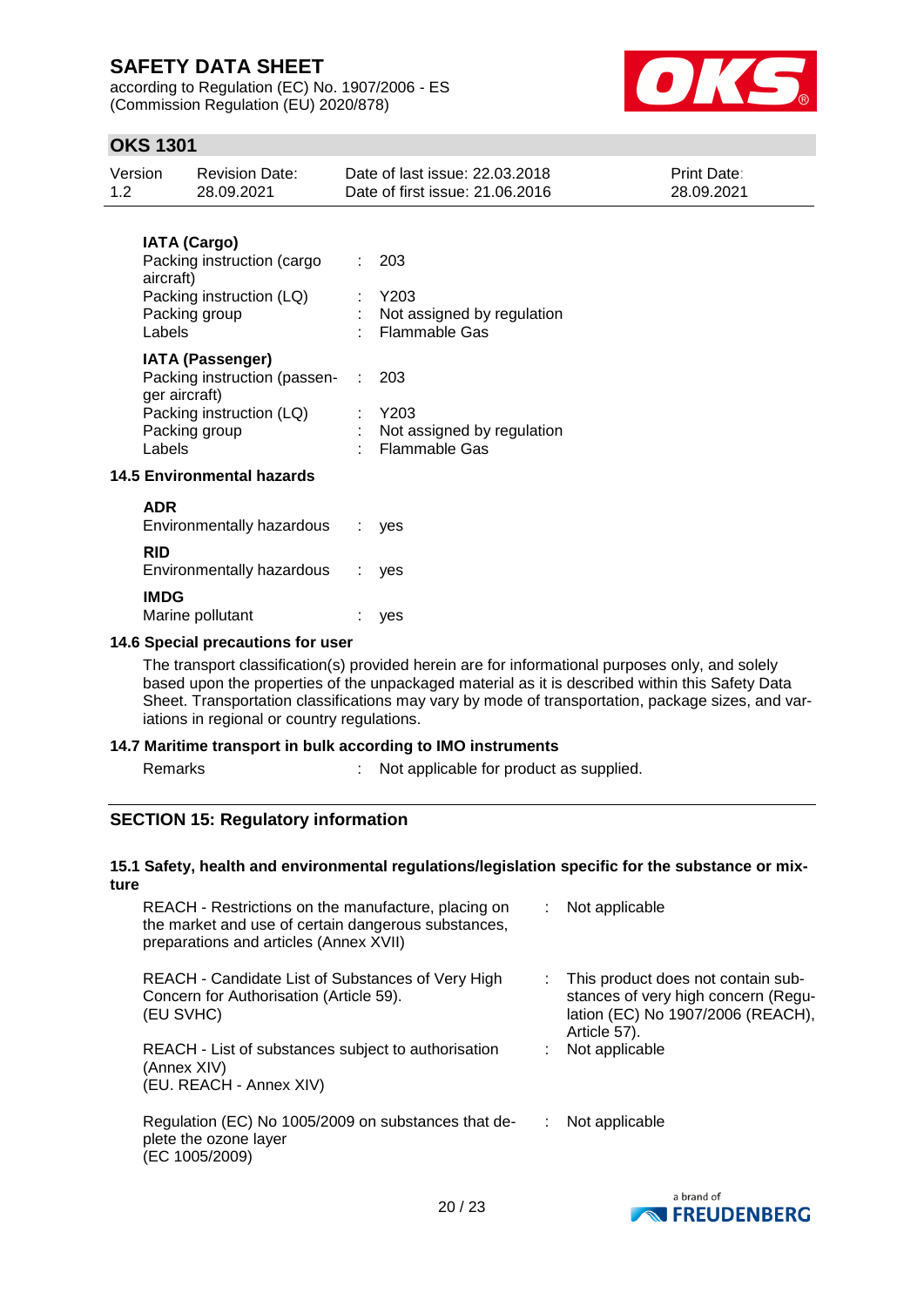according to Regulation (EC) No. 1907/2006 - ES (Commission Regulation (EU) 2020/878)



## **OKS 1301**

| Version<br>1.2 |                            | <b>Revision Date:</b><br>28.09.2021                                                                                                                    |   | Date of last issue: 22.03.2018<br>Date of first issue: 21.06.2016 |                |                  | Print Date:<br>28.09.2021                                                                                                                                              |
|----------------|----------------------------|--------------------------------------------------------------------------------------------------------------------------------------------------------|---|-------------------------------------------------------------------|----------------|------------------|------------------------------------------------------------------------------------------------------------------------------------------------------------------------|
|                | tants (recast)<br>(EU POP) | Regulation (EU) 2019/1021 on persistent organic pollu-                                                                                                 |   |                                                                   |                | ÷.               | Not applicable                                                                                                                                                         |
|                | (EU PIC)                   | Regulation (EC) No 649/2012 of the European Parlia-<br>ment and the Council concerning the export and import<br>of dangerous chemicals                 |   |                                                                   |                |                  | Not applicable                                                                                                                                                         |
|                | stances.                   | Seveso III: Directive 2012/18/EU of the European<br>Parliament and of the Council on the control of<br>major-accident hazards involving dangerous sub- |   |                                                                   | ×.,            | P3a              | <b>FLAMMABLE AEROSOLS</b>                                                                                                                                              |
|                |                            |                                                                                                                                                        |   |                                                                   | E <sub>2</sub> |                  | ENVIRONMENTAL HAZARDS                                                                                                                                                  |
|                |                            |                                                                                                                                                        |   |                                                                   | P <sub>2</sub> |                  |                                                                                                                                                                        |
|                | stances.                   | Seveso III: Directive 2012/18/EU of the European<br>Parliament and of the Council on the control of<br>major-accident hazards involving dangerous sub- |   |                                                                   | 18             |                  | Liquefied extremely flammable<br>gases (including LPG) and natu-<br>ral gas                                                                                            |
|                |                            |                                                                                                                                                        |   |                                                                   |                | P <sub>5</sub> c |                                                                                                                                                                        |
|                |                            | Volatile organic compounds                                                                                                                             | ÷ |                                                                   |                |                  | Directive 2010/75/EU of 24 November 2010 on industrial<br>emissions (integrated pollution prevention and control)<br>Volatile organic compounds (VOC) content: 94,72 % |

#### **Other regulations:**

Take note of Directive 94/33/EC on the protection of young people at work or stricter national regulations, where applicable.

### **15.2 Chemical safety assessment**

This information is not available.

## **SECTION 16: Other information**

### **Full text of H-Statements**

| H220 | Extremely flammable gas.                              |
|------|-------------------------------------------------------|
| H225 | : Highly flammable liquid and vapour.                 |
| H226 | : Flammable liquid and vapour.                        |
| H280 | : Contains gas under pressure; may explode if heated. |



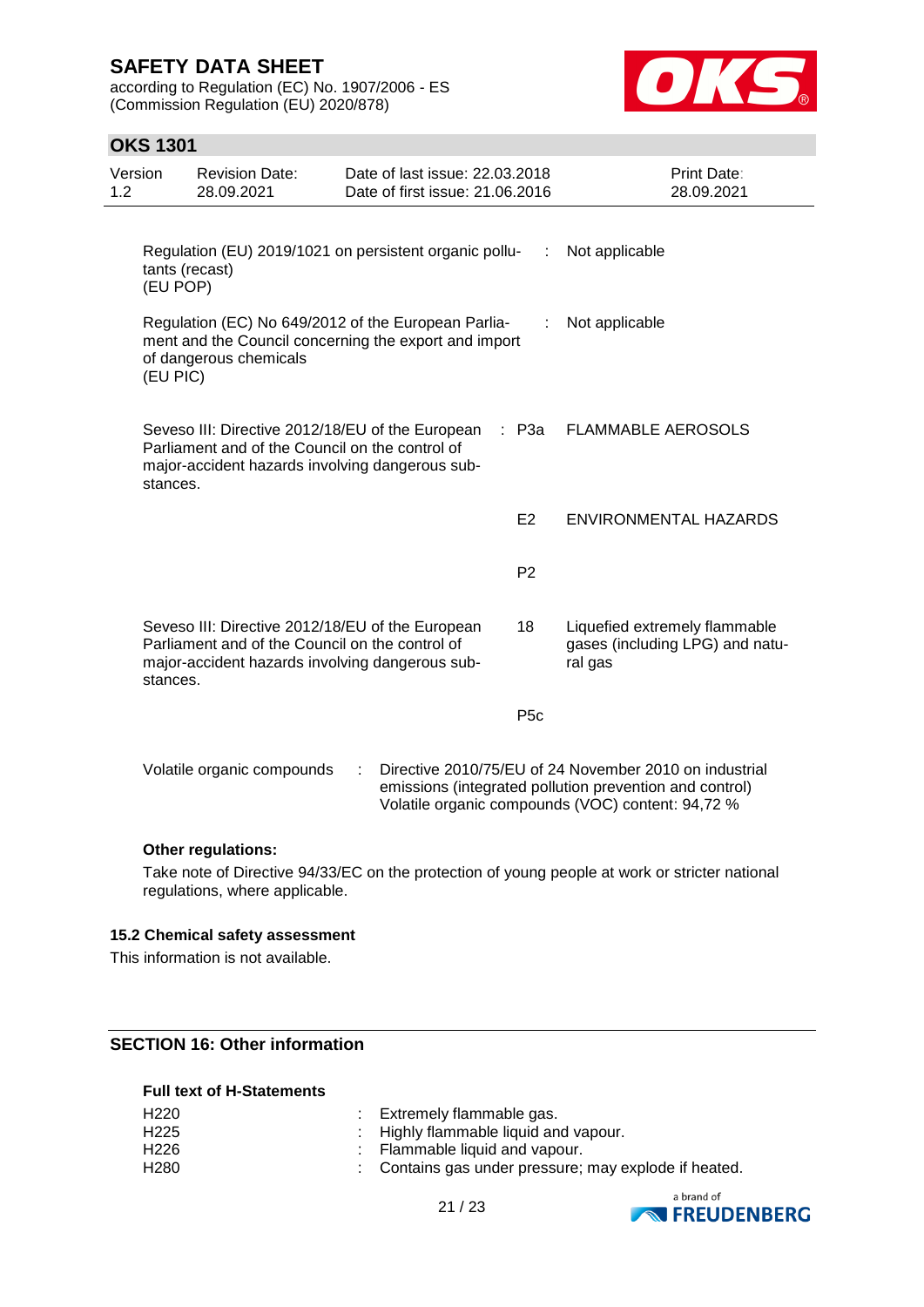according to Regulation (EC) No. 1907/2006 - ES (Commission Regulation (EU) 2020/878)



## **OKS 1301**

| Version<br>1.2 <sub>2</sub> |                                               | <b>Revision Date:</b><br>28.09.2021     | Date of last issue: 22.03.2018<br>Date of first issue: 21.06.2016                                                                                                                                                                                                                                                                                                                                                                                                                                                                                        | Print Date:<br>28.09.2021 |  |
|-----------------------------|-----------------------------------------------|-----------------------------------------|----------------------------------------------------------------------------------------------------------------------------------------------------------------------------------------------------------------------------------------------------------------------------------------------------------------------------------------------------------------------------------------------------------------------------------------------------------------------------------------------------------------------------------------------------------|---------------------------|--|
|                             | H304<br>H315<br>H336<br>H411<br><b>EUH066</b> |                                         | May be fatal if swallowed and enters airways.<br>Causes skin irritation.<br>May cause drowsiness or dizziness.<br>Toxic to aquatic life with long lasting effects.<br>Repeated exposure may cause skin dryness or cracking.                                                                                                                                                                                                                                                                                                                              |                           |  |
|                             |                                               | <b>Full text of other abbreviations</b> |                                                                                                                                                                                                                                                                                                                                                                                                                                                                                                                                                          |                           |  |
|                             |                                               |                                         |                                                                                                                                                                                                                                                                                                                                                                                                                                                                                                                                                          |                           |  |
|                             | Note C                                        |                                         | Some organic substances may be marketed either in a specif-<br>ic isomeric form or as a mixture of several isomers. In this<br>case the supplier must state on the label whether the sub-<br>stance is a specific isomer or a mixture of isomers.                                                                                                                                                                                                                                                                                                        |                           |  |
|                             | Note $U$ (table 3.1)                          |                                         | When put on the market gases have to be classified as "Gas-<br>es under pressure", in one of the groups compressed gas,<br>liquefied gas, refrigerated liquefied gas or dissolved gas. The<br>group depends on the physical state in which the gas is pack-<br>aged and therefore has to be assigned case by case. The<br>following codes are assigned: Press. Gas (Comp.) Press. Gas<br>(Liq.) Press. Gas (Ref. Liq.) Press. Gas (Diss.) Aerosols shall<br>not be classified as gases under pressure (See Annex I, Part<br>2, Section 2.3.2.1, Note 2). |                           |  |
|                             | <b>ES VLA</b>                                 |                                         | Spain. Environmental Limits for exposure to Chemical agents<br>- Table 1: Occupational Exposure Values                                                                                                                                                                                                                                                                                                                                                                                                                                                   |                           |  |
|                             |                                               | ES VLA / VLA-ED<br>ES VLA / VLA-EC      | Environmental Daily Limit Value<br><b>Environmental Short Term Value</b>                                                                                                                                                                                                                                                                                                                                                                                                                                                                                 |                           |  |

ADN - European Agreement concerning the International Carriage of Dangerous Goods by Inland Waterways; ADR - European Agreement concerning the International Carriage of Dangerous Goods by Road; AIIC - Australian Inventory of Industrial Chemicals; ASTM - American Society for the Testing of Materials; bw - Body weight; CLP - Classification Labelling Packaging Regulation; Regulation (EC) No 1272/2008; CMR - Carcinogen, Mutagen or Reproductive Toxicant; DIN - Standard of the German Institute for Standardisation; DSL - Domestic Substances List (Canada); ECHA - European Chemicals Agency; EC-Number - European Community number; ECx - Concentration associated with x% response; ELx - Loading rate associated with x% response; EmS - Emergency Schedule; ENCS - Existing and New Chemical Substances (Japan); ErCx - Concentration associated with x% growth rate response; GHS - Globally Harmonized System; GLP - Good Laboratory Practice; IARC - International Agency for Research on Cancer; IATA - International Air Transport Association; IBC - International Code for the Construction and Equipment of Ships carrying Dangerous Chemicals in Bulk; IC50 - Half maximal inhibitory concentration; ICAO - International Civil Aviation Organization; IECSC - Inventory of Existing Chemical Substances in China; IMDG - International Maritime Dangerous Goods; IMO - International Maritime Organization; ISHL - Industrial Safety and Health Law (Japan); ISO - International Organisation for Standardization; KECI - Korea Existing Chemicals Inventory; LC50 - Lethal Concentration to 50 % of a test population; LD50 - Lethal Dose to 50% of a test population (Median Lethal Dose); MARPOL - International Convention for the Prevention of Pollution from Ships; n.o.s. - Not Otherwise Specified; NO(A)EC - No Observed (Adverse) Effect Concentration; NO(A)EL - No Observed (Adverse) Effect Level; NOELR - No Observable Effect Loading Rate; NZIoC - New Zealand Inventory of Chemicals; OECD - Organization for Economic Co-operation and Development; OPPTS - Office of Chemical Safety and Pollution Prevention; PBT - Persistent, Bioaccumulative and Toxic sub-